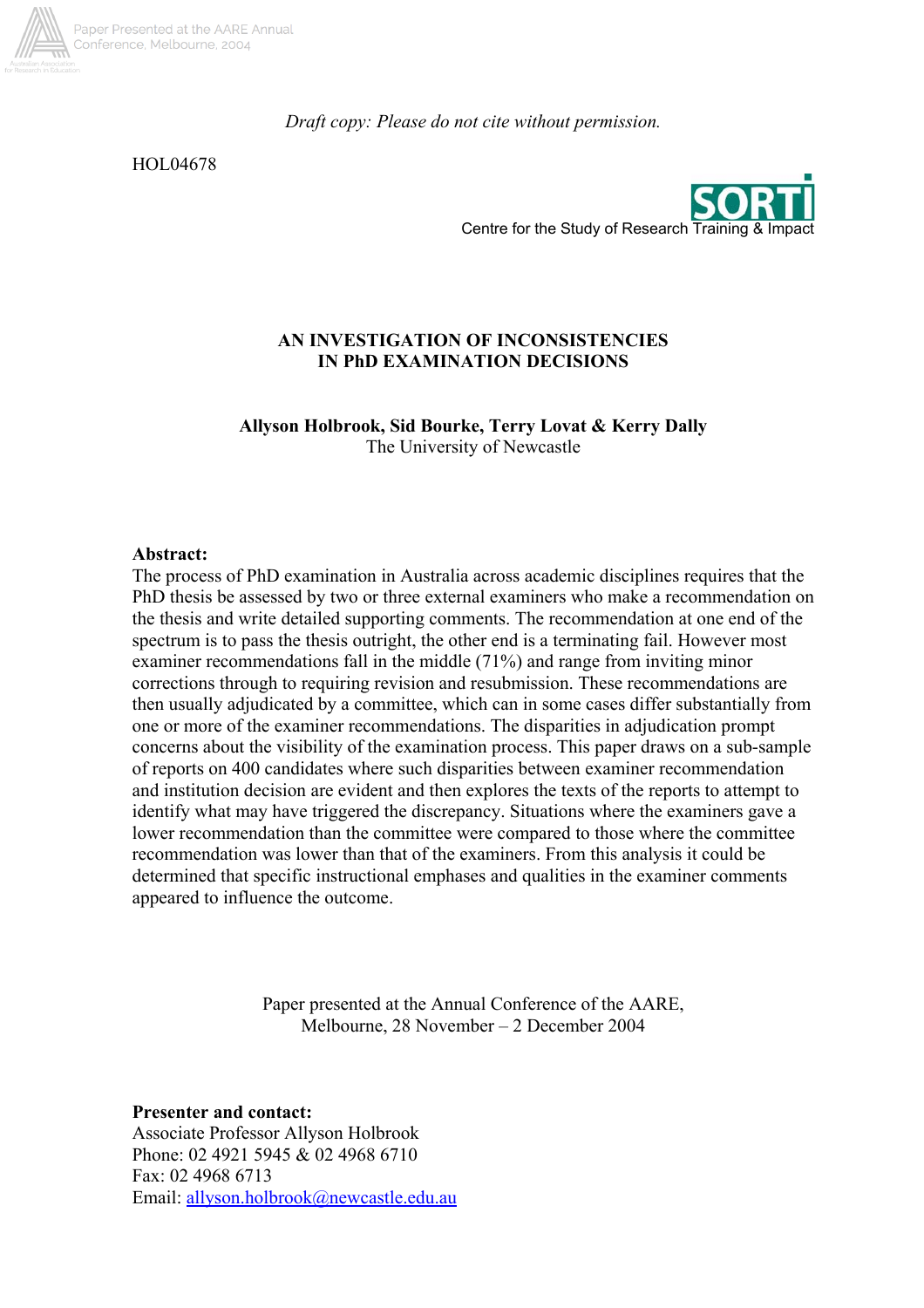

# **An investigation of inconsistencies in PhD examination decisions**

## **Background**

In Australia when a PhD thesis is submitted for examination supervisors and students breathe a sigh of relief and then settle in to wait some weeks for the examiner reports, which in most cases will require something more from both of them. Examiners usually expect some amendments to the thesis and this expectation is relayed through their written comments. The two main forms of evaluative comment made by examiners in their written reports are instructive and summative in nature. Most of the instructive comment is 'formative' and formative comment usually outweighs the summative comment (Holbrook et al. 2004b). Examiners also present instructive forms of comment during a PhD viva (Tinkler & Jackson 2004, p.16, p.25). In assessment terms formative assessment is typical of the progressive assessment that occurs during the 'course' of a subject, to help build the student's knowledge and skills. The existence of both formative and summative evaluative comment in PhD reports reflects the nature of assessment procedures (examiners are asked for comments to justify their recommendation) and the nature of the PhD which consists of process and outcome, i.e. research training and research thesis. There is a perception among examiners that the candidate will and should continue to develop as a researcher in their field (or at least in their expertise in reading or using research), hence the emphasis on the 'formative' (Mullins & Kiley 2002), while at the same time recognising that the thesis (as the product of their research) has to exhibit specific qualities and meet an accepted set of standards (the summative). However, the qualities and 'standards' have proved difficult to 'tie down'.

…there is no consensus about precisely what a PhD is, and this lack of consensus has implications for the examination process. After all, it is difficult to be sure that a thesis and/or candidate has met the requirements of a PhD when one cannot define exactly what a PhD is in the first place. Examination and definition of PhDs are, therefore, inextricably intertwined…examiners' perspectives about what constitutes a PhD are of central importance… (Tinkler & Jackson 2004 p.8)

Denicolo (2003) found on the basis of a survey of 62 staff and students that 'the degree of consensus about the criteria for assessment is low' (p. 89).

This vagueness and the lack of a formally articulated 'curriculum' in relation to assessment (Gilbert 2004), prompts concerns about consistency in procedures and judgements (Sloboda & Newstead 1997; Tinkler & Jackson 2000; Morley, Leonard & David 2002; Shaw & Green 2002; Lawson, Marsh & Tansley 2003; Denicolo 2003). A heavy reliance in Australia and elsewhere is placed on the collective experience of examiners and knowledge of 'peer review' (Wisker, Robinson, Trafford, Warnes & Creighton 2003, p.64; Grabbe, 2003, p.130; Tinkler & Jackson 2004, p.119).

Concerns with respect to the examination of the thesis tend to coalesce around four themes relating to examiners and their judgements: 'examiner selection', 'examiner conduct', 'examiner response to examination criteria', and 'examiner consistency'.

#### *Examiner selection*

The issues with respect to examiner selection are how examiners are chosen, their number and their 'qualifications' to examine. Most Australian universities call for three examiners, the rest two (Lawson, Marsh & Tansley 2003). Two Australian studies have shown that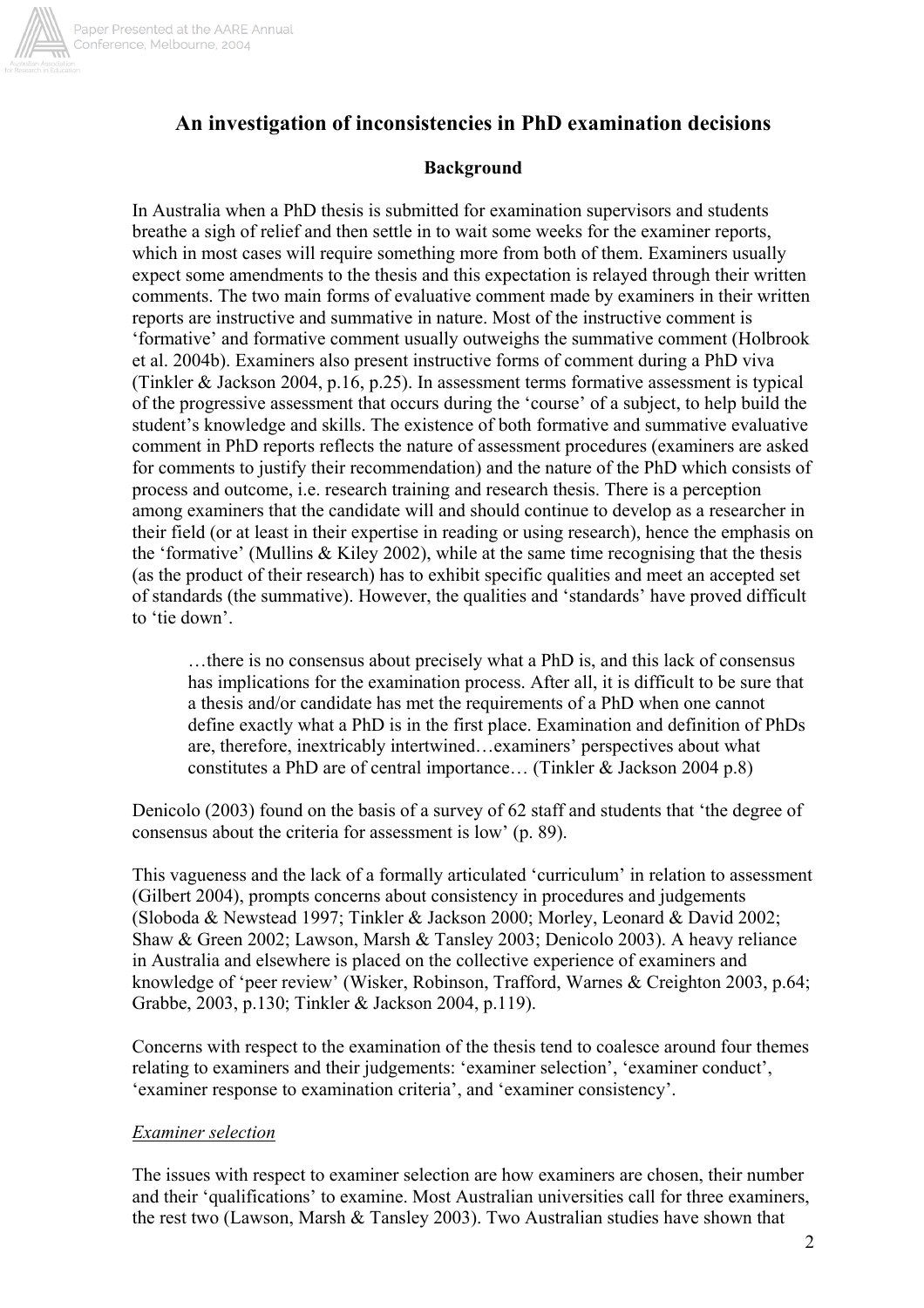

approximately fifty per cent of examiners are selected from institutions outside Australia (Pitkethly & Prosser 1995; Bourke, Hattie & Anderson 2004). This proportion of international examiners is uncommon. In other countries a combination of internal and external (but often same nation) examiners is more common.

As well as ensuring the examiners have the relevant experience and reputation, the selection of external examiners is intended to contribute an 'independent' perspective. That 'independence' might not be achieved through this strategy is also presented in the literature (Kamler & Threadgold 1997).

In Australia most universities require 'the examiner to have a degree equivalent to that which they are examining' (Lawson, Marsh, & Tansley 2003, p. 33). Formal training in examination is not mandated and therefore is not common (Tinkler & Jackson 2002). It is worth noting that 'training' for peer review is not mandatory either. There is a very strong assumption that discipline expertise translates into effective assessment practice. Recent work with supervisors about the viva, however, suggests they are not completely confident about their readiness (Cryer & Mertens 2003; Denicolo 2003; Powell & MacCauley 2003).

In a study of one Australian university the reasons for examiner selection were investigated (Bourke, Scevak & Cantwell 2001). Of the multiple reasons listed for the selection of each of 300 examiners across disciplines it was found that 77% were chosen on the basis of 'expertise' in the topic or methods, 59% by 'reputation', 40% by their publications, and 36% by their experience as examiners and/or supervisors. Certainly examiners believe they are chosen on the basis of expertise and because they can uphold standards (Jackson  $\&$ Tinkler 2000, Mullins & Kiley 2002).

## *Examiner conduct*

There is a growing literature that provides evidence from various perspectives on examiner conduct, that includes studies reporting on student experience of engagement with examiners during the viva and also examiner perspectives (Hartley & Fox, 2002; Grabbe 2003; Jackson & Tinkler, p.38, pp.70-74). There is an unease expressed in some of the literature that the assessment responses of some examiners are less than objective and are driven by agendas that extend too far outside the thesis under review, for example protecting academic territory or personal reactions to particular approaches or topics.

Some literature reports perceptions about the degree of examiner experience and their relative 'toughness' as assessors (Lawson, Marsh & Tansley 2003). The common assumption in the Australian context is that inexperienced examiners are 'tougher' (Mullins & Kiley 2002). However, in a study of 101 candidates' reports at one institution it was found that it was the examiners who were chosen because they were 'experienced' tended to make less positive comment and were more prescriptive in their instructive comment. Nonetheless overall examination experience did not impact on examiner recommendation. In the same study there was no evidence that the examiners chosen because they were experienced supervisors made significantly different comments or recommendations than those not chosen for those qualities (Holbrook, et al. 2003). In the UK Trafford (2003) found, as a participant-observer for 25 vivas that questions tended toward the 'diagnostic', in general however, relatively inexperienced examiners asked different sorts of questions – less conceptual ones, 'leaving the more experienced examiners to explore contributions to knowledge and the conceptualisation of the research process' (p.122).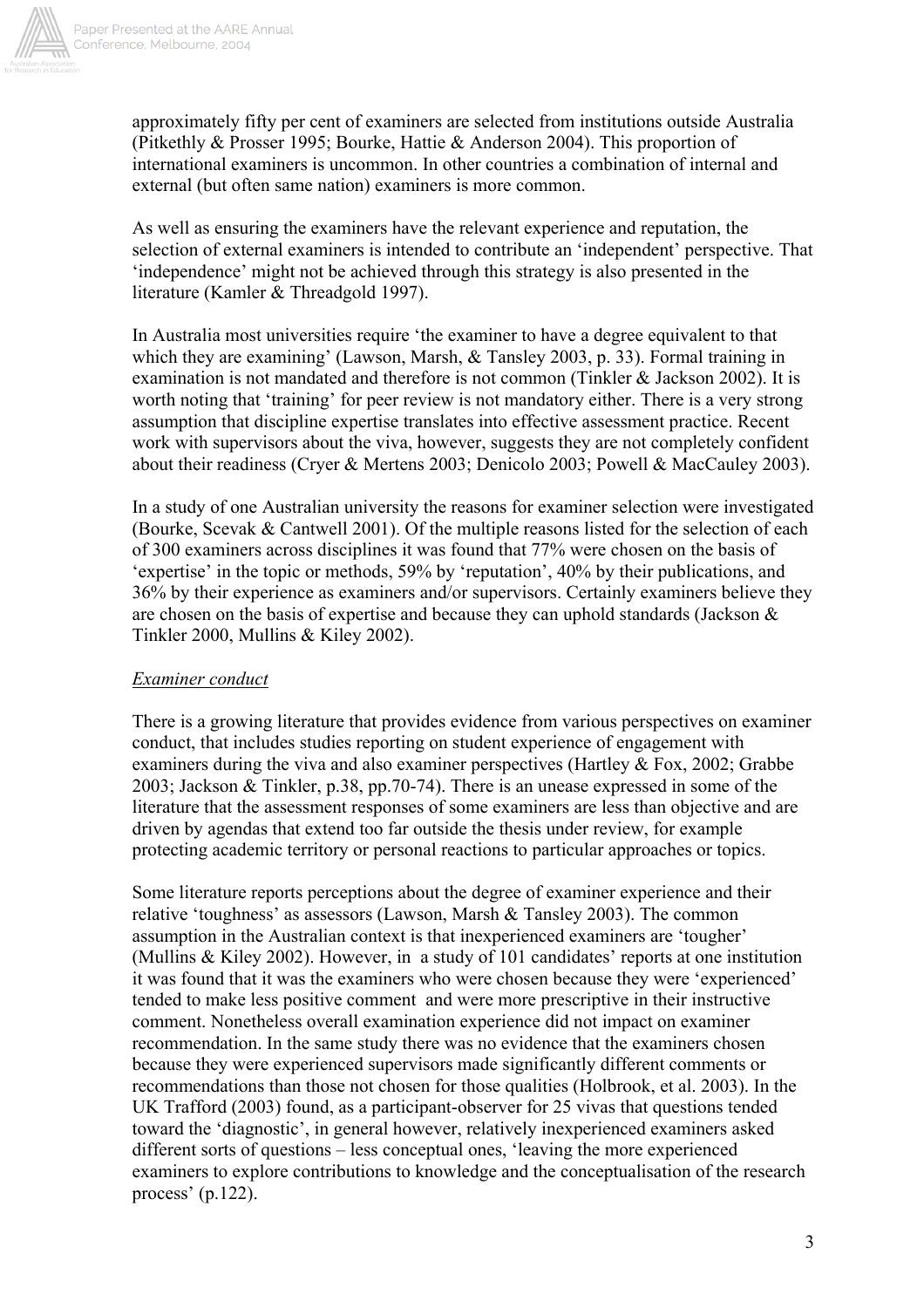

### *Examiner response to criteria*

'Do examiners follow guidelines?' is a question that raises some concern among administrators. The more powerful question is whether examiners are responding consistently to the same set of criteria in assessing a thesis.

Another critical set of questions are how much are examiners responding to the thesis as they would to completed research in a peer review context, how much to the demonstrated learning, and how much to other 'indeterminate' factors? (Tinkler & Jackson 2004, p. 170)

Denicolo (2003) notes that there is aversion among academics in England (where procedures to develop standardised criteria have developed furthest) to fixed criteria (p. 87). But it stands to reason that if a consistent pattern of application of criteria were to be discovered, and if consensus was reached among academics that the pattern provided an appropriate baseline set of standards, this would provide the clearest framework for PhD assessment, examiner training, and the articulation of 'curriculum' (National Research Council 2001; Gilbert 2004). Several attempts have been made to articulate such criteria but there has been no replicable, empirical validation within or between disciplines. Hence standards remain undetermined and a matter of serious concern to Quality Agencies (Tinkler & Jackson 2004, p.119).

### *Examiner consistency*

Possibly some of the most powerful mythology in PhD examination derives from stories of substantial differences between examiners, but how frequent are such differences and are they mainly differences in recommendation or in the comments? We also rarely ask whether the committee is consistent in their treatment of such differences or how reexamination or adjudication functions with respect to achieving a 'consistent' reexamination outcome. In one rare case of re-examination where one the original examiners chose not to participate in the re-examination and was replaced, an insight was gained into the degree to which examiners become co-researchers. The first examiner gave fulsome advice, and it was in those areas of advice that the new examiner found much to support in the re-written thesis. (Holbrook, Bourke, Lovat & Dally 2004a). In Australia the examination emphasis is on the thesis alone. A viva is neither mandatory nor commonly employed, although there is evidence from a study in England (Tinkler & Jackson 2000; Jackson & Tinkler 2001) to show that a viva (which is held after the examiners have read the thesis) is unlikely to produce information that will change examiner recommendation.

The selection and procedures of the institutional committee that makes the 'official' decision on examiner selection and thesis outcome is rarely raised as an issue in the literature, although procedures for adjudication where examiners differ have been described (Lawson, Marsh & Tansley 2003; Tinkler & Jackson 2004). Until the study described below in this paper, there has been no sustained analysis of examiner recommendations on the same thesis and between examiner recommendations and the official committee decision.

This paper focuses on examiner comment in relation to examiner and 'official' committee recommendations, and specifically examines 'inconsistencies' in recommendations made about theses from Australian universities.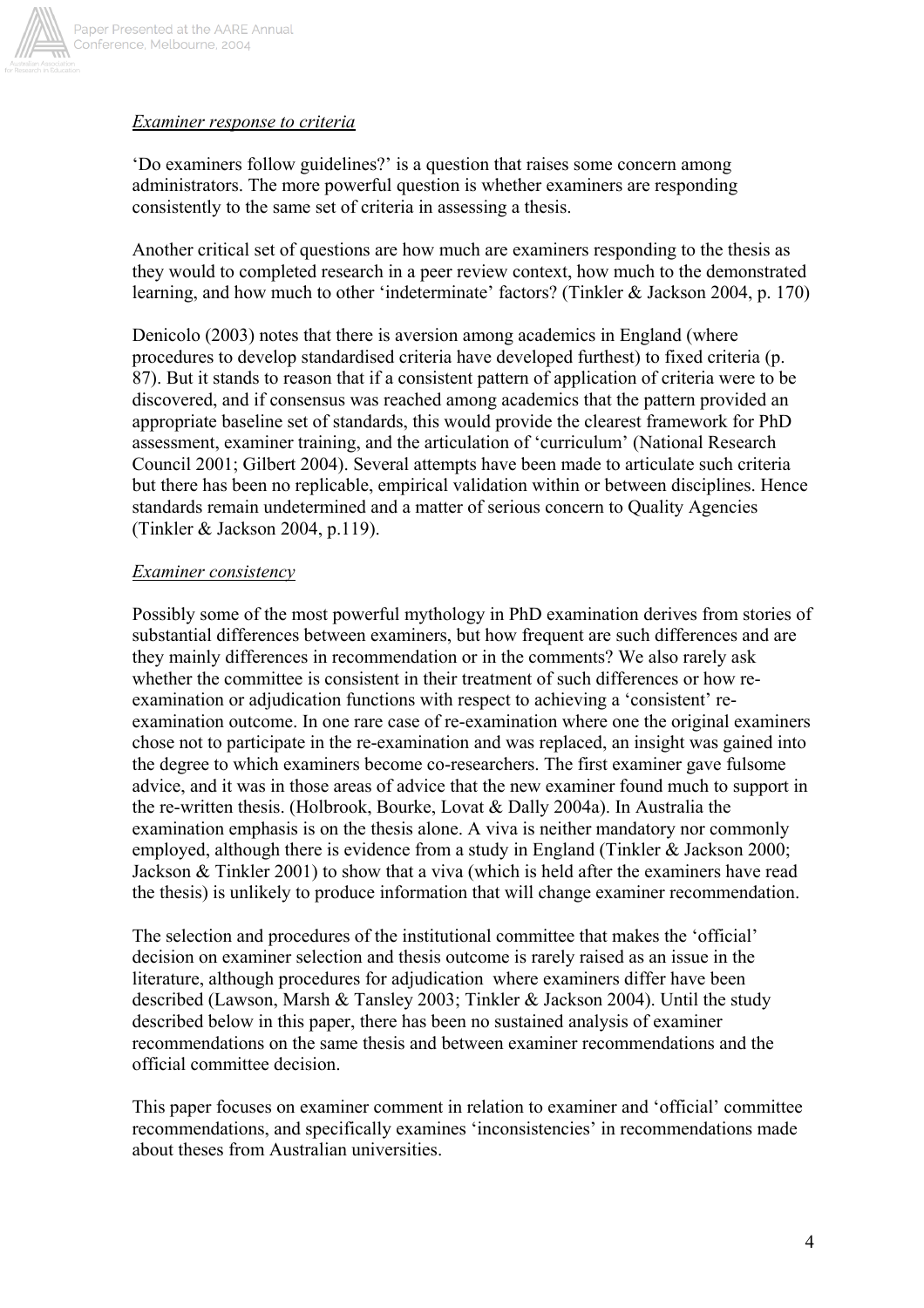

## **Approach**

This paper arises from a national project investigating doctoral examination through the use of examiner reports and candidate information. The research questions guiding the larger project are grouped with an emphasis on examination process and outcome, but also extend to what we can learn from process and outcome about the skills and knowledge required at PhD level. The mixed methods design has been described in full elsewhere (Holbrook and Bourke. 2004). The complete data set will comprise the examiner reports, examiner and institutional recommendations and the doctoral candidate enrolment and supervision history on record for 100 of the most recent doctoral completions in eight universities. The candidates represent all broad fields of study.

The most substantial source of data is the examiner reports, which range, on average, between two and three pages in length in standardised format. The content of the reports is coded into categories and entered into *QSR N6* software. In the core phase the analyses are based on the proportions of total text units coded at categories, as well as instances of code occurrence and text intersection. There was an extended process of trialling the categories, the analyses and coder consistency. Detailed coding notes were generated. The core coding categories capture all of the characteristics and content of the reports

The core analyses are informed by and contribute, in turn, to 'extended' analyses. The different strands of data and analysis enable the researchers to integrate and validate findings and systematically and creatively explore new directions and emerging theories. The core coding categories are built on a hierarchical structure of five parent coding categories. There are sub-categories for each parent category. The act of coding occurs at the sub-category level. Each coding category has a name as well as a numeric designation and these in turn represent the levels of coding (see appendix).

The primary coding categories are:

#### **1. Report organisation**

Examiners can approach report writing in many and varied ways. This category focuses not on text content, but how the examiner organizes and structures their report, including the impact of institutional instructions.

#### **2. Examiner and process**

Examiners may make comments about what they know or anticipate about examination and standards, they may comment on what they believe the candidate's institution expects, and they may talk about themselves  $-e.g.$  the extent of their expertise. Such comments capture their approach to examination, the interpretation of their role and their expectations. They may discuss the expectations or 'state of play' within the discipline or field, and its methods. They may acknowledge regional and institutional differences and individuals, including the supervisor. All such areas of comment are captured under this broad heading.

#### **3. Assessable areas covered**

This category captures all comment about the possible outcomes, subject matter and presentation of the thesis under examination – the substantive elements of the thesis and the project at its heart. The topics that are typically addressed include scope and significance, the literature review, the methods used and the substance of the findings (including interpretation and analysis of the data, also the presentation and communicative competence of the candidate. There are no absolute surprises in the areas identified here,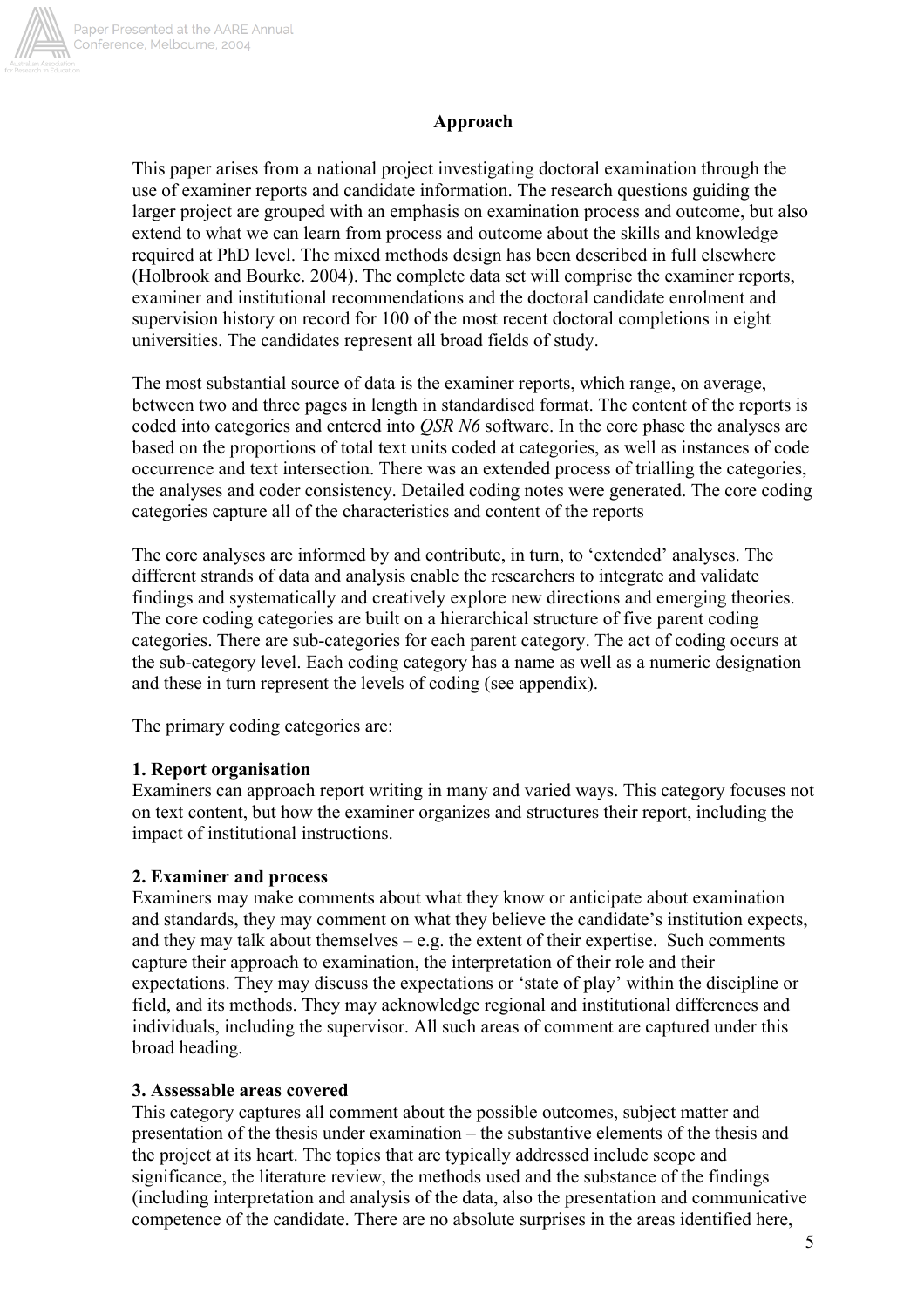

and they might be found in any guide to writing a thesis. They have also been identified under similar headings in other research into report content (Hansford & Maxwell, 1993; Johnston, 1997).

## **4. Dialogic elements**

There are specific features of examiner discourse that reflect on the nature of academic communication. In particular this category identifies the notion of 'active' dialogue – engagement with, and consciousness of, communicating personally with the reader(s). This category concentrates on how examiners convey their response, once again in broad ways at this core level, e.g. such as the use of first person, the depth and type of engagement with the thesis, and the directness of their approach to the reader.

## **5. Evaluative elements**

This category captures all comment that contains evaluation and judgement, including different types of instructive comment as well as text identifying positive and negative judgements about various aspects of the thesis and the candidate's capacity to conduct research.

## **Examiner consistency**

One of the key questions about process in the study is the degree of consistency between examiners and between the examiner recommendations and the institutional recommendation. This paper takes the opportunity to focus on specific differences in recommendations based on a sample of 401 PhD candidates at four Australian universities.

Depending on individual university regulations, PhD theses in Australia are examined by two or three independent examiners, who are normally external to the university. A university committee then makes a decision on the thesis based on the examiner recommendations made and on their written reports. Each of the recommendations recorded here is one of five categories ranging from 'accept the thesis as submitted' to 'fail' without the possibility of revision and resubmission for further examination. The reports typically average 132 lines of text or almost three pages, but range from 1 line to 1272 lines in length. As the examiners act independently, clearly there will be theses for which examiner recommendations vary widely across the five categories. The university committee is then faced with a decision that is usually not as straightforward as it is when there is clear agreement between examiners on the worth of a thesis. The university committees normally state clearly that examiner recommendations are not simply 'averaged out' to obtain a decision, but that the content of the written reports are considered closely in determining their decision, particularly when there are wide discrepancies in examiner recommendations on a thesis.

When there are widely different recommendations made by examiners on a thesis, there are at least two types of discrepancies possible. First, an examiner making a favourable recommendation on a thesis while the other examiners recommend that the thesis be revised and resubmitted may apparently not influence the decision made by the university committee when that decision is an unfavourable one. Secondly, there is the opposite case of an examiner who is more critical than others of the thesis. In this case, a favourable decision by the committee suggests that the recommendation of the critical examiner may have been disregarded. Employing data collected from four Australian universities, this paper investigates differences in the content of examiner reports for 12 theses with these two types of discrepancy. The current investigation attempts to identify what it is about the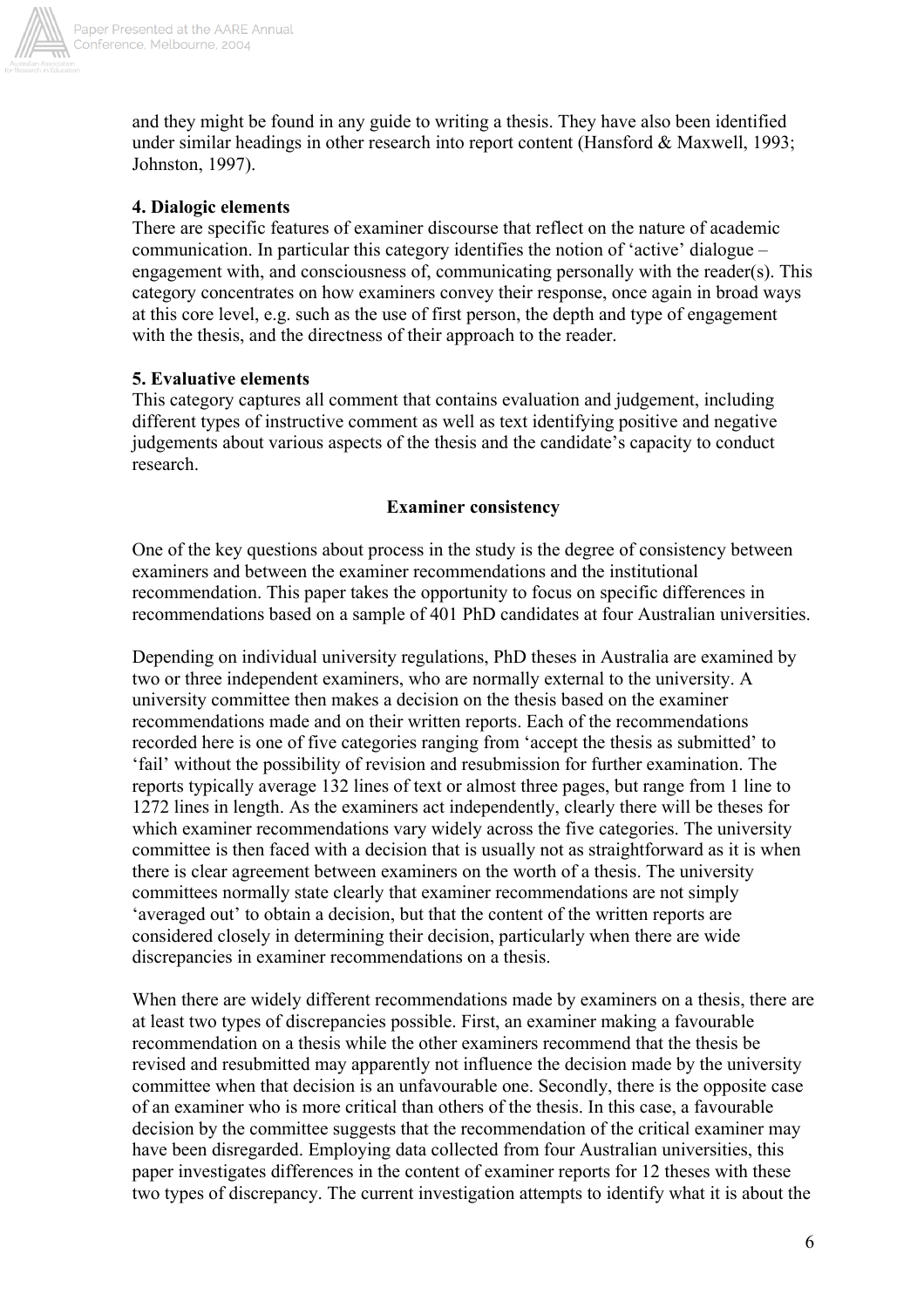

examiner reports that influences the subsequent decision of the committee when it is faced with examiners making conflicting recommendations on a thesis.

Taking the first group where at least one examiner was far less critical – there were six theses where one examiner recommended that the thesis be accepted or required only minor amendment while, with one exception, the other two examiners recommended and the committee required that the thesis be revised and resubmitted for further examination. In the exceptional case one of the other examiners recommended that the thesis be failed outright. There was one other thesis where two examiners recommended the thesis be accepted as submitted but one examiner recommended and the committee required that the thesis be revised and resubmitted. In these cases, the favourable report of one or, in the last-mentioned case, even two examiners was not convincing for the committee. There were 21 examiner reports associated with these seven theses which require detailed content examination when investigating cases with discrepant examiner recommendations and less favourable committee decisions.

For the second group where at least one examiner was far more critical, there were four theses where one examiner recommended revision and resubmission for further examination or that the thesis be failed outright, while the other two examiners recommended the thesis be accepted unchanged or that it required no more than minor correction, and the university committee required only minor correction. The report of one examiner in each of these cases would seem not to have influenced the committee decision. In addition, there was one thesis where two examiners recommended that the thesis be revised and resubmitted, the other examiner recommended it required significant correction but the committee required only minor correction. In this case, the similar recommendations of two examiners failed to influence the committee and, unusually, the committee decision was more favourable than the recommendation of any of the three examiners. Thus there were five theses in the second category (and 14 examiner reports) that require scrutiny when investigating cases of discrepant examiner recommendations and more favourable committee decisions.

In summary, the distribution of examiner recommendations and committee decisions for the 12 theses with discrepancies is shown in Table 1. The 14 discrepant, and presumably largely disregarded, examiner recommendations are shown **in bold**. Group 1 is comprised of those cases where the committee was more demanding than at least one of the examiners and Group 2 is comprised of those cases where the committee was more lenient than at least one of the examiners.

Once the relevant theses were identified, the contents of the examiner reports were compared using the percentages of text coded at each of 29 sub-categories across four major categories – (1) Examiner and process, (2) Assessable areas covered, (3) Dialogic elements and (4) Evaluative elements. The overall length of each report was also considered, making a total of 30 possible detailed points of comparison for examiner reports within the two groups.

For each group, the proportions of comment that the 'discrepant' examiners devoted to different aspects of the thesis were compared with the content of 'consistent' examiners reports in order to determine whether there were any significant differences in the proportions of comment provided by these two groups of examiners. Given the disparity in the examiner ratings, it was anticipated that the comments of the examiners requiring revision or resubmission (hereafter referred to as 'dissatisfied' examiners) would be significantly different to the comments of the examiners who judged the thesis to be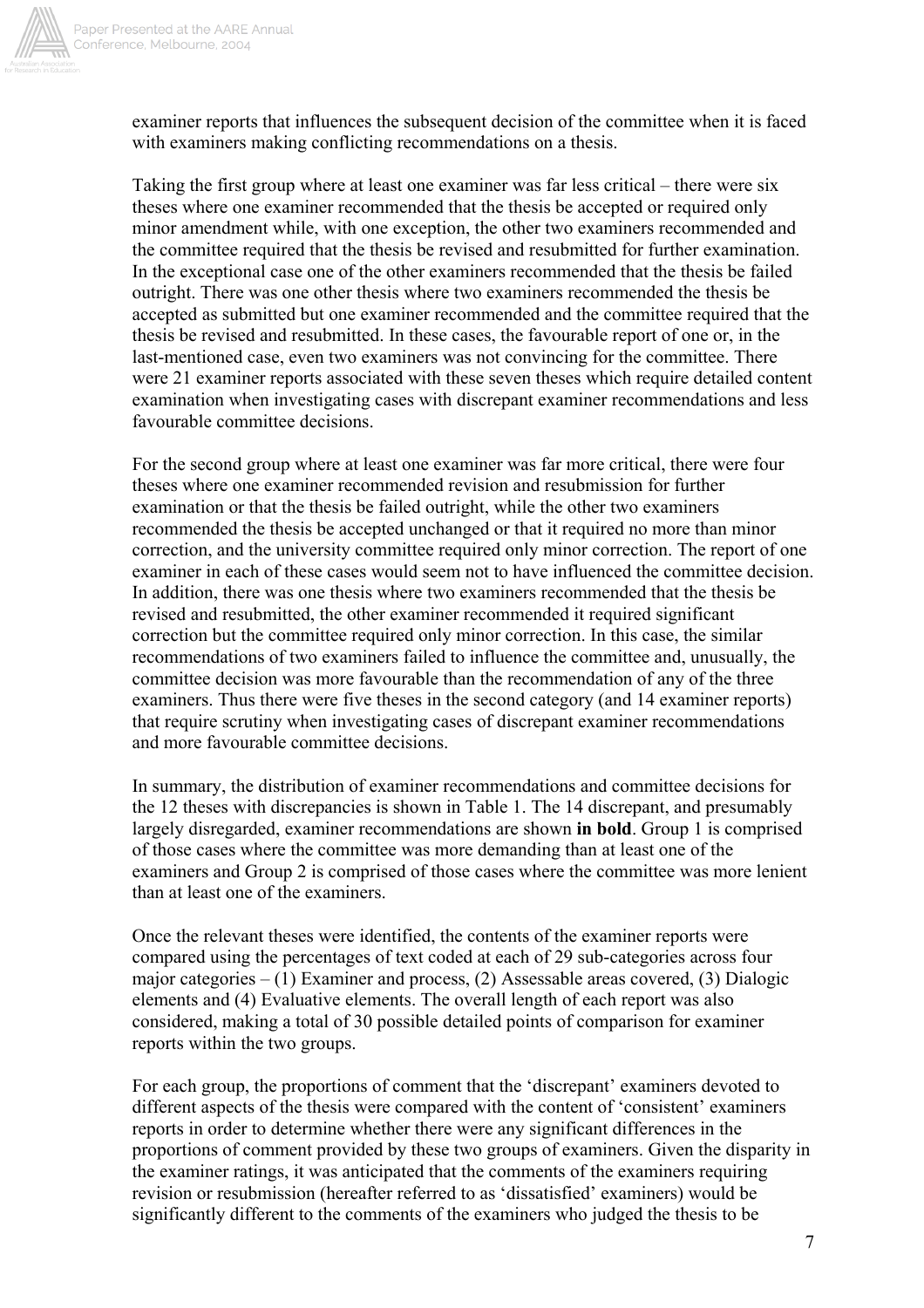

acceptable or to require only minor corrections (hereafter referred to as 'satisfied' examiners). However, contrary to these expectations, the quantitative analysis of the report content for both groups revealed that there were very few differences between the reports of 'satisfied' and 'dissatisfied' examiners.

| CANDIDATE/                                                         |      | <b>COMMITTEE</b>  | <b>EXAMINER 1</b>          | <b>EXAMINER 2</b>        | <b>EXAMINER 3</b>          |
|--------------------------------------------------------------------|------|-------------------|----------------------------|--------------------------|----------------------------|
| <b>THESIS</b>                                                      |      | <b>DECISION</b>   |                            |                          |                            |
|                                                                    | 1301 | Revise & resubmit | Revise & resubmit          | <b>Invite correction</b> | Revise & resubmit          |
| G<br>$\mathbf R$<br>$\mathbf{O}$<br>U<br>P<br>1                    |      |                   | (1258)                     | (1259)                   | (1260)                     |
|                                                                    | 1509 | Revise & resubmit | <b>Invite correction</b>   | Revise & resubmit        | Fail (1250)                |
|                                                                    |      |                   | (1158)                     | (1228)                   |                            |
|                                                                    | 1708 | Revise & resubmit | Revise & resubmit          | Revise & resubmit        | Accept as submitted        |
|                                                                    |      |                   | (1066)                     | (1074)                   | (1080)                     |
|                                                                    | 1906 | Revise & resubmit | <b>Accept as submitted</b> | Revise & resubmit        | Revise & resubmit          |
|                                                                    |      |                   | (1159)                     | (1202)                   | (1254)                     |
|                                                                    | 4005 | Revise & resubmit | Fail (1013)                | Accept as submitted      | Revise & resubmit          |
|                                                                    |      |                   |                            | (1014)                   | (1015)                     |
|                                                                    | 4006 | Revise & resubmit | <b>Accept as submitted</b> | Revise & resubmit        | Revise & resubmit          |
|                                                                    |      |                   | (1017)                     | (1018)                   | (1019)                     |
|                                                                    | 4014 | Revise & resubmit | <b>Accept as submitted</b> | Revise & resubmit        | <b>Accept as submitted</b> |
|                                                                    |      |                   | (1041)                     | (1042)                   | (1043)                     |
| G<br>$\mathbf R$<br>$\Omega$<br>U<br>$\mathbf P$<br>$\overline{2}$ | 2041 | Invite correction | Revise & resubmit          | Require correction       | Revise & resubmit          |
|                                                                    |      |                   | (116)                      | (117)                    | (118)                      |
|                                                                    | 2049 | Invite correction | Invite correction          | Revise & resubmit        | Accept as submitted        |
|                                                                    |      |                   | (132)                      | (133)                    | (134)                      |
|                                                                    | 2080 | Invite correction | Revise & resubmit          | Accept as submitted      | Accept as submitted        |
|                                                                    |      |                   | (238)                      | (239)                    | (240)                      |
|                                                                    | 2090 | Invite correction | Invite correction          | Invite correction        | Fail                       |
|                                                                    |      |                   | (264)                      | (265)                    | (266)                      |
|                                                                    | 3060 | Invite correction | Fail                       | Invite correction        | No $3rd$ examiner          |
|                                                                    |      |                   | (1060)                     | (2060)                   |                            |

| Table 1. Summary of committee decision and examiner recommendations for 12 |  |
|----------------------------------------------------------------------------|--|
| theses                                                                     |  |

Of the 30 points of comparison there were only three significant differences between the satisfied and dissatisfied examiners in Group 1 and only one significant difference in Group 2. Across both groups there were no differences between 'satisfied' and 'dissatisfied' examiners in the amount of text they devoted to aspects such as negative judgement about the thesis, formative instruction aimed at assisting the candidate to improve the thesis, or comment about the originality and significance of the study. The lack of significant differences in the current comparison of reports from 'satisfied' and 'dissatisfied' examiners suggests that although these groups of examiners gave substantially different recommendations, the content of their reports was quite similar. Since a previous study investigating theses that were required to be revised and resubmitted analysed the reports of four of the candidates in Group 1 (Holbrook et.al 2004a), the following discussion briefly examines the nature of the inconsistencies in the Group 1 reports on the theses that the committee decided should be revised and resubmitted, and provides a more detailed analysis of the reports from Group 2 (theses with correction invited).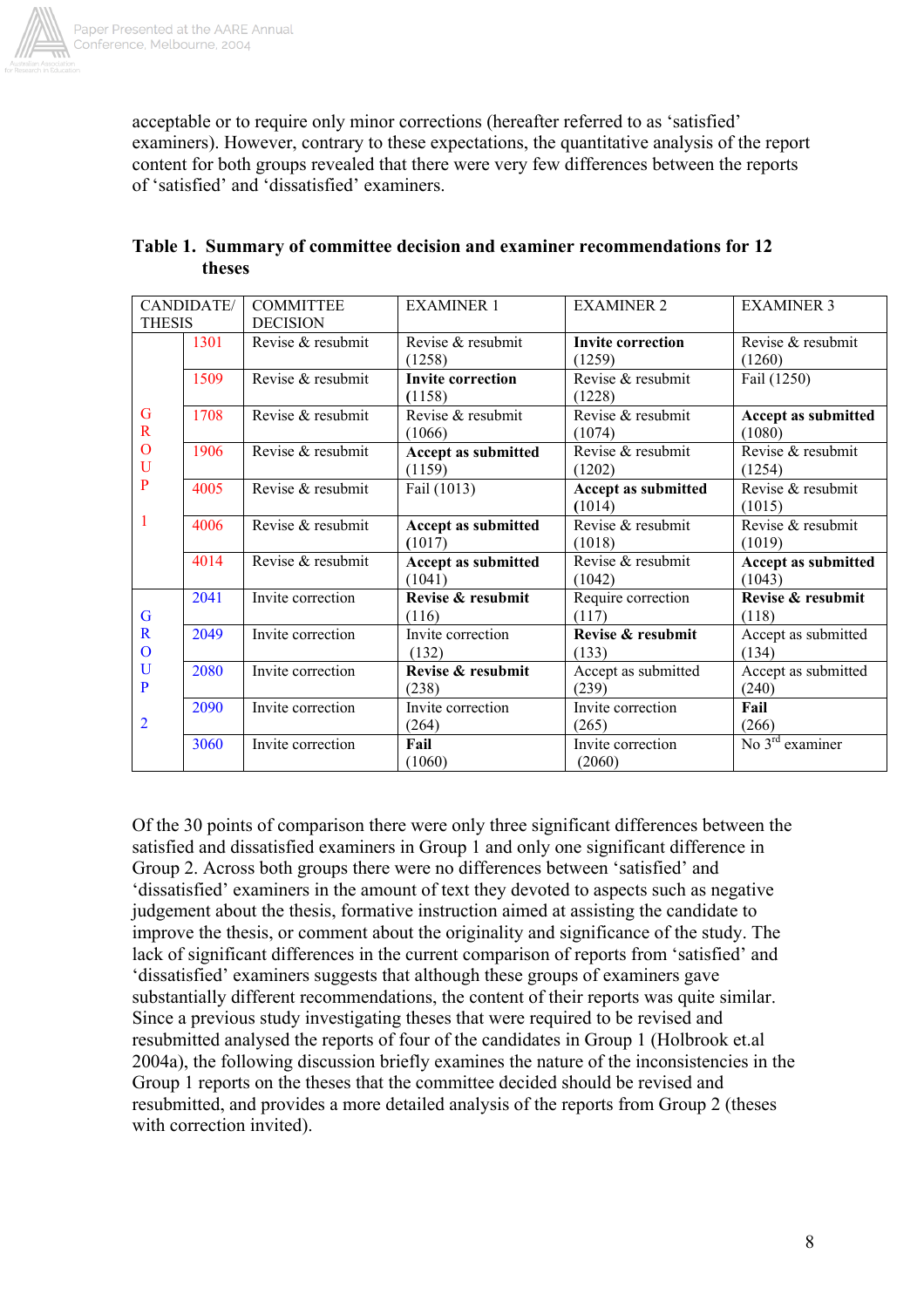

# *Reports on theses to be revised and resubmitted*

For each of the 7 candidates in Group 1, the committee decision was for the candidate to 'revise and resubmit' the thesis. Of the 21 examiners for these 7 candidates, there were 13 'dissatisfied' examiners whose recommendation was consistent with the committee decision (including two examiners who recommended 'Fail') and 8 'satisfied' examiners whose recommendation was inconsistent with the final rating. The inconsistent ratings included six recommendations to accept the thesis as submitted and two recommendations to accept the thesis with minor corrections. As stated above, the quantitative analysis suggested that despite the discrepancies in the recommendations, the reports of the satisfied and dissatisfied examiners were remarkably similar. The only significant differences between the examiners reports, were that satisfied examiners wrote more about positive aspects of the thesis and its potential for publication, while dissatisfied examiners gave more prescriptive advice or instruction about how to 'fix' mistakes.

A qualitative analysis of the report text for this group revealed that although the 'satisfied' examiners often provided glowing endorsements of the merits of a thesis, they also devoted a considerable proportion of their reports to describing inadequacies in the thesis and providing 'formative' instruction as to how candidates could improve their work 'for publication'. The quantitative analysis indicated that satisfied and dissatisfied examiners devoted the same proportion of text to negative judgements or instructive advice about aspects such as the literature review, the methodology and the conclusions. However, the main difference between the reports of the satisfied and dissatisfied examiners was that the satisfied examiners provided their judgements and instruction in the context of 'advice to be considered for publication of the thesis', while the dissatisfied examiners stipulated that the same recommendations needed to be attended to in order to meet the requirements for awarding the degree.

In the case of candidate 4005, there was one "Accept as Submitted", one "Revise and Resubmit" and one "Fail" recommendation. Despite the differences in the ratings provided, all three examiners commented on the preponderance of secondary literature and a failure to cite primary sources. The two dissatisfied examiners questioned whether the candidate had conducted a sufficiently 'scholarly exploration' of the primary sources and listed other sources that should have been included. The satisfied examiner commended the candidate and her supervisor for the 'very high quality of the intellectual, scholarly and presentational aspects of the thesis' but noted that the thesis was 'strange' because of its 'non-fashionable framework'. Although this examiner was prepared to accept the thesis as submitted, the examiner made a number of suggestions as to how the 'book version' of the thesis could be improved by incorporating many of the same theoretical omissions noted by the other examiners. The committee decision of 'revise and resubmit' appears to suggest that both the 'Accept' and 'Fail' recommendations were disregarded. However, the examiner who made the recommendation of 'Fail' was in agreement with the other examiners that the candidate had put an extraordinary amount of effort into the study. 'If doctorates were awarded for industry alone, this thesis would receive a distinction' (Examiner 1015). While evidence of 'indefatigable work ethic' was apparently insufficient to convince this examiner that the thesis was worthy of the award, the unanimous acknowledgement of the candidate's commitment may have influenced the committee towards leniency. Although the final decision by the committee appeared to be consistent with only one of the examiners recommendations, closer inspection of the content of the three reports reveals that the committee may well have considered the judgements of all three examiners.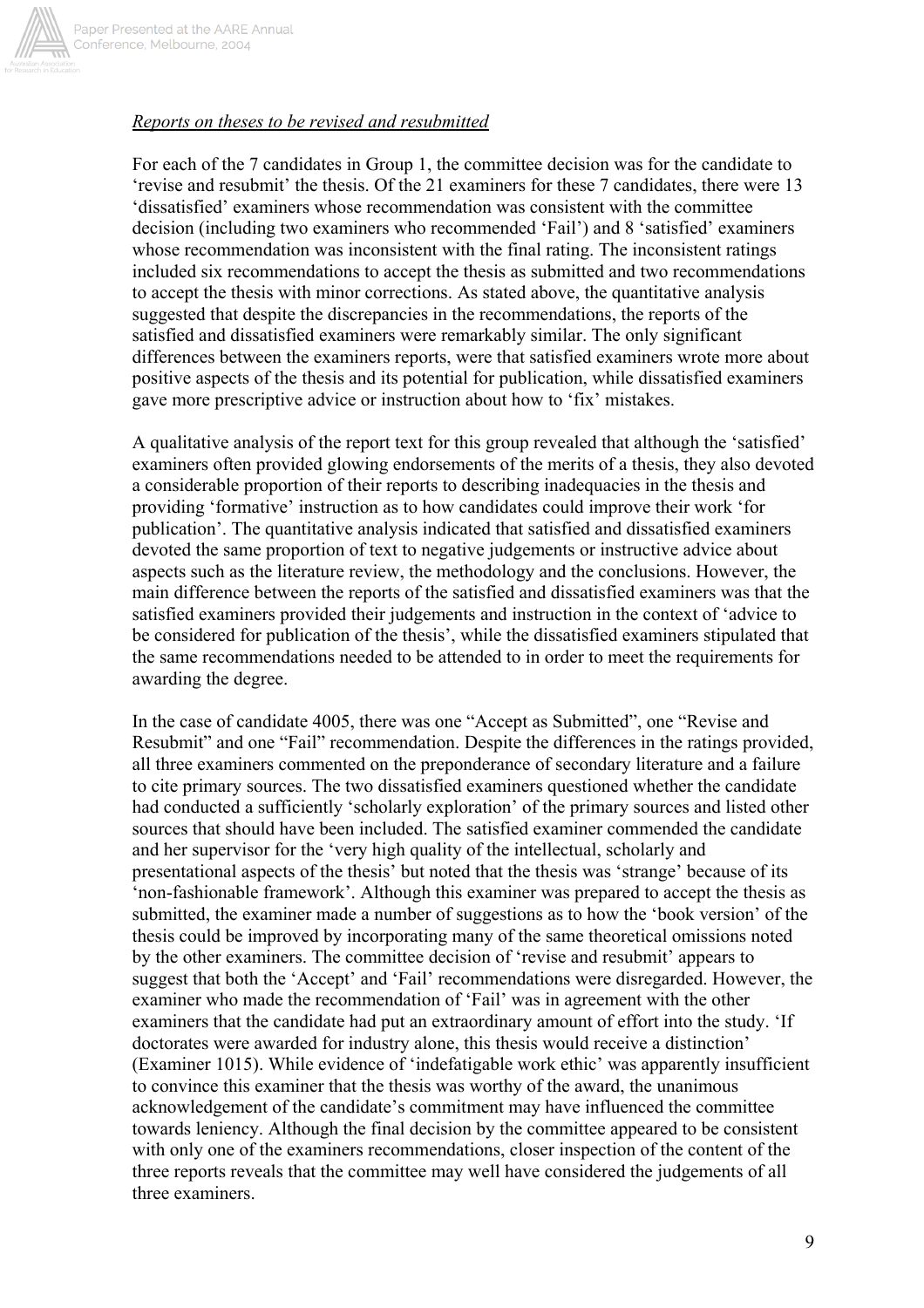

The case of candidate 4006 reveals that there was a common concern among the examiners about the adequacy of the statistical methods employed and, as a consequence, about the reliability of the conclusions drawn from this 'dubious' analysis. All three examiners urged the candidate to rewrite some of the 'questionable conclusions' and to demonstrate the significance of these findings to the wider field. As in the previous case, the satisfied examiner prefaced his/her comments and suggestions with the proviso that these points were made 'with a view to possible publication of the thesis' while the two dissatisfied examiners recommended deferral of the award so the thesis could be revised and 'radically improved'.

The final candidate in Group 1 was the most extreme of the cases in which the committee required resubmission as the committee decision was inconsistent with two examiners who both recommended that the thesis should be accepted without change. As was evident in the previous cases, despite the favourable ratings, the comments in the satisfied examiners reports were couched in the same admonishing tone as those in the dissatisfied examiners report. The following are excerpts from the 'satisfied' examiners reports:

*I think this student makes gratuitous generalizations that result in "stereotypes".* 

*I found the discussion…a bit incoherent.* 

*It would be valuable for X to be a bit more thorough in her discussion of… I wonder if one might not need to study…over a much longer period of time…in order to get really accurate results.* 

*There is a need for sustained contact, otherwise one is left with "impressions" and "anecdotes" rather than a convincing body of hard, statistical facts.* 

*The work is very subjective.* 

*Although the thesis as a whole does not demonstrate brilliance in my opinion, and would not lead to publication, I recommend that it be awarded a pass.* 

The committee decision to require revision and resubmission, apparently in accord with only one examiner's recommendation, is understandable in light of the relatively numerous negative comments provided in the 'satisfied' examiners reports. Thus, the preceding analysis of a sample of the resubmission cases, suggests that an examiner's positive recommendation may be undermined by the extent of instructive comment or negative evaluation contained in the written report. The subsequent analysis of the Group 2 inconsistencies reveals further evidence that although the committee decision, at times, appears to be inconsistent with the recommendations of some examiners, the content of both the satisfied and dissatisfied examiner reports reveals a surprising consistency in tone and comment, if not in final judgement.

#### *Reports on theses with correction invited*

For each of the five candidates in Group 2, the committee decision was to 'invite correction' of the thesis. Of the 14 examiners for these five candidates, there were eight examiners whose recommendation was consistent with the committee decision and six examiners whose recommendation was inconsistent with the final rating. The inconsistent ratings included four recommendations to revise and resubmit a thesis and two recommendations that the candidate should fail. The quantitative analysis revealed that the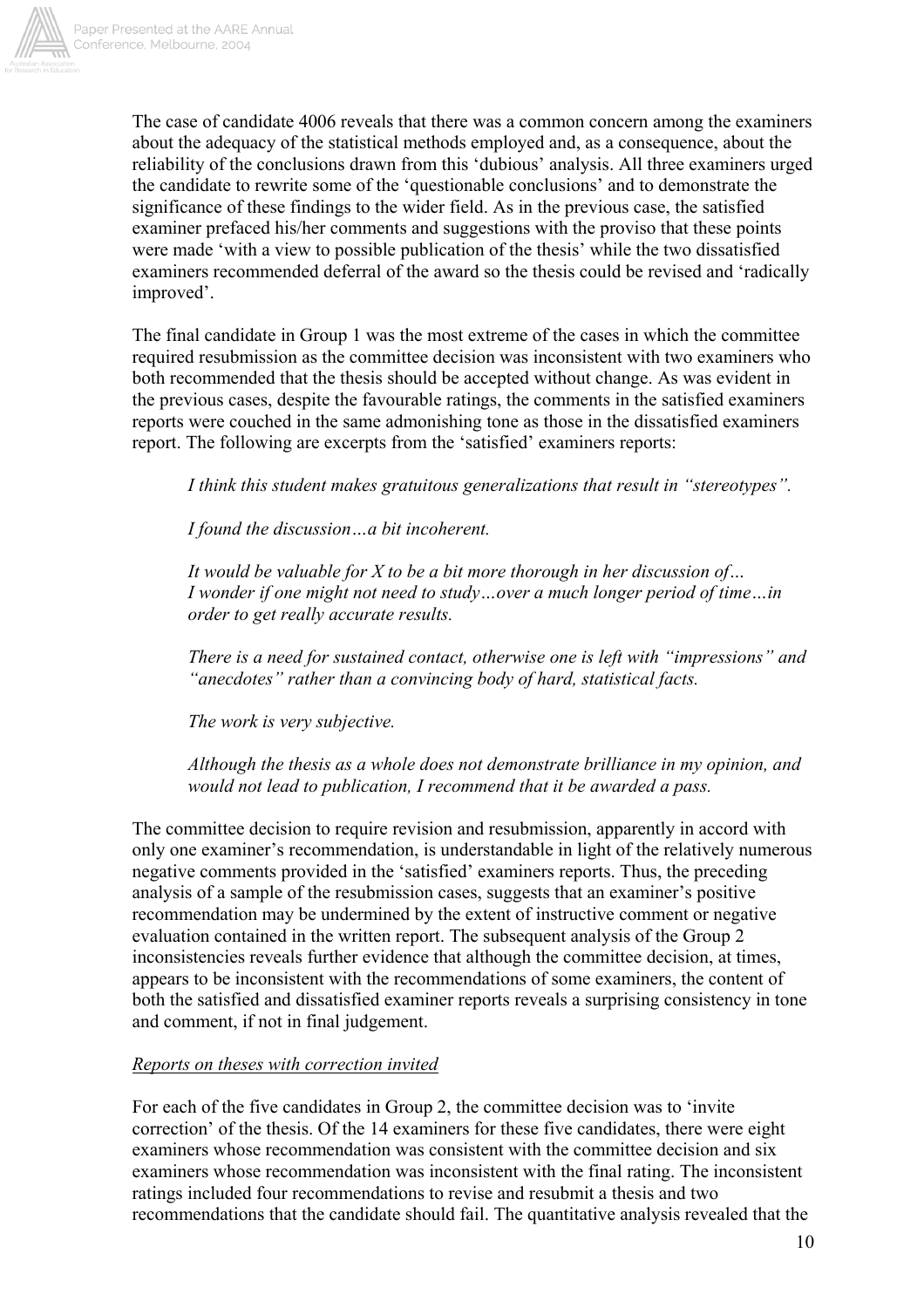

only significant difference between satisfied and dissatisfied examiners in this group was that 'satisfied' examiners made more comments referring to the supervisor, typically congratulating the candidate and their supervisor on the successful completion of the degree.

A qualitative analysis of the report text revealed that, despite the discrepant examiners giving a 'harsher' recommendation, their reports often contained effusive remarks about the thesis, including its contribution, the way the experiments and analyses were conducted and the 'critical thought' contained in the literature review. Conversely, despite rating the thesis as 'acceptable', the satisfied examiners also identified inadequacies in the theses and it was often difficult to differentiate the tone and content of the 'satisfied' examiner's reports from the reports of examiners who were 'dissatisfied' with the quality of the thesis. The following examples illustrate that despite their recommendation, examiners were remarkably consistent in identifying areas of weakness in a particular thesis, with similar concerns raised by both the satisfied and dissatisfied examiners. The common concerns typically included the methodological approach, the writing style, the depth or breadth of the literature review and the reliability and applicability of the results. The main differentiation in the assessment outcomes appeared to reside in the degree of importance that each examiner ascribed to the identified weakness. Some examiners treated the deficiency as a crucial and sometimes irremediable flaw, while others noted that there were significant problems but acknowledged that there were other redeeming features of the work that outweighed the poorer components. At times the same feature was judged to be both a strength and a weakness (even by the same examiner).

The three examiners for Candidate 2049 all mentioned the 'broad sweep' of the literature review. While the 'dissatisfied' examiner gave the harshest pronouncement, even the satisfied examiners suggested that the literature review needed to be more focused and the irrelevant details omitted. Perhaps the committee is more likely to condone what appear to be deficiencies in a thesis if some examiners also noted these flaws but have nonetheless judged the thesis to be acceptable. In the cases under consideration, the concerns raised by the dissatisfied examiners were also canvassed by the satisfied examiners, but were judged to be either acceptable, or at least inconsequential, in determining the overall merit of the thesis. In the case of Candidate 2080, the discrepant examiner criticized the way the thesis was written and objected to the 'fragmentary way in which themes are treated'', the "superficial" analysis of the literature and the "glaring omissions from the primary material cited". For this examiner, these deficiencies were of sufficient magnitude to recommend that the thesis be revised and resubmitted so that the candidate could develop the themes "more fully" and locate the study in a "wider context'. The satisfied examiners, who both recommended that the thesis should be accepted as submitted, also made numerous comments about the lack of depth in the analysis of the literature and its "narrow focus". For example:

*These remarks about…are too sweeping.* 

 *This is an important point and should be developed.* 

 *This discussion should be enlarged.* 

*The conclusion to the opening paragraph could well be taken further. This opportunity to speculate on… is not taken up. It looks serious and deserves a further discussion.*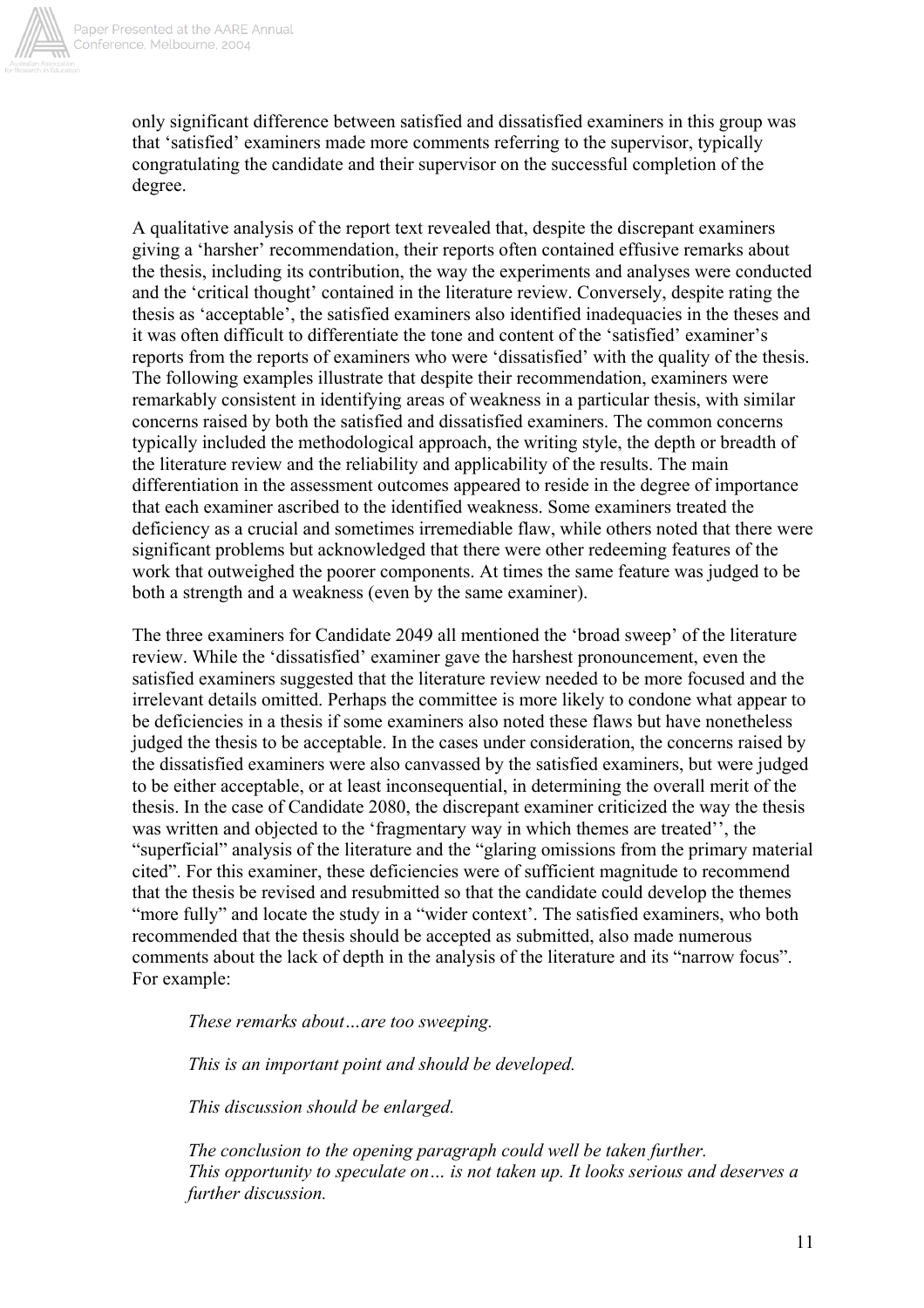*He raises some interesting issues but sometimes does not carry the discussion of them far enough.* 

However, despite these often repeated criticisms, both examiners were prepared to accept the thesis without change. The examiners were not oblivious to the flaws in the study but perceived their role as 'weighing up' the strengths and weaknesses of the thesis. For these two examiners at least, the balance came out in the candidate's favour. There was sufficient evidence of competency in other areas to convince these examiners that, despite some evident deficiencies in the thesis, the candidate was worthy of the award.

*What might have been an excessive narrowness of focus is redeemed by the fact that he introduces comparative discussion of….* 

*These 'lapses' do not take away from the fact that this is an original contribution to knowledge…. Its strengths as a good piece of scholarship … easily outweigh the criticisms made above.* 

In light of the evidence provided to the university committee it is understandable that the committee acceded to the majority opinion of the 'satisfied' examiners. These examiners demonstrated that they were aware of the deficiencies identified by the discrepant examiner, but judged that these 'lapses' did not detract from the overall worth of the thesis.

The situation of examiners identifying similar features of concern but coming to different judgements about the impact the faults have on the overall quality of the thesis was also evident in the case of Candidate 2090. The critical issues for the dissatisfied examiner were inadequacies in the literature review, a lack of the requisite details about the methodology and a 'selective' interpretation of the data. This examiner judged these flaws, particularly the extensive but unfocused breadth of the literature review to be 'fatal' and gave a recommendation of 'Fail'. Although the two satisfied examiners identified these same aspects and commented on them at length (with one examiner providing seven pages of suggestions and corrections), these examiners concluded that the "quantity of errors" did not outweigh the quality of the thesis. The breadth of the literature review, while attracting considerable criticism from all examiners, was commended by one of the satisfied examiners as being "refreshingly broad", with this same examiner indicating that this fault was not beyond repair. "It would take very little to focus the literature review on the topic". For the satisfied examiners the crucial indicator of quality appeared to be the significance of the thesis and its potential for publication. The satisfied examiners were consistent in their judgement that the thesis made a "substantive original contribution to knowledge" and that the candidate demonstrated the "capacity to conduct research independently and at a high level of originality". As was evident in the previous case, the satisfied examiners clearly identified the same weaknesses as the dissatisfied examiner, but instead of judging the thesis as irremediable, provided extensive information about how to 'fix' the problems. Thus, for these examiners, the thesis was not only 'repairable' but the perceived flaws could be forgiven because of the compensating strengths of the thesis, in particular, its significance and contribution. As in the previous case, the committee decision to invite correction is understandable, given the majority view of the examiners was that the flaws were remediable and the thesis had sufficient merit to warrant the award.

The resemblances between the reports of satisfied and dissatisfied examiners was also evident in the case of Candidate 3060. There were only two examiner reports for this candidate because that was the requirement of the institution. Although the examiner recommendations were disparate (one examiner inviting corrections and the other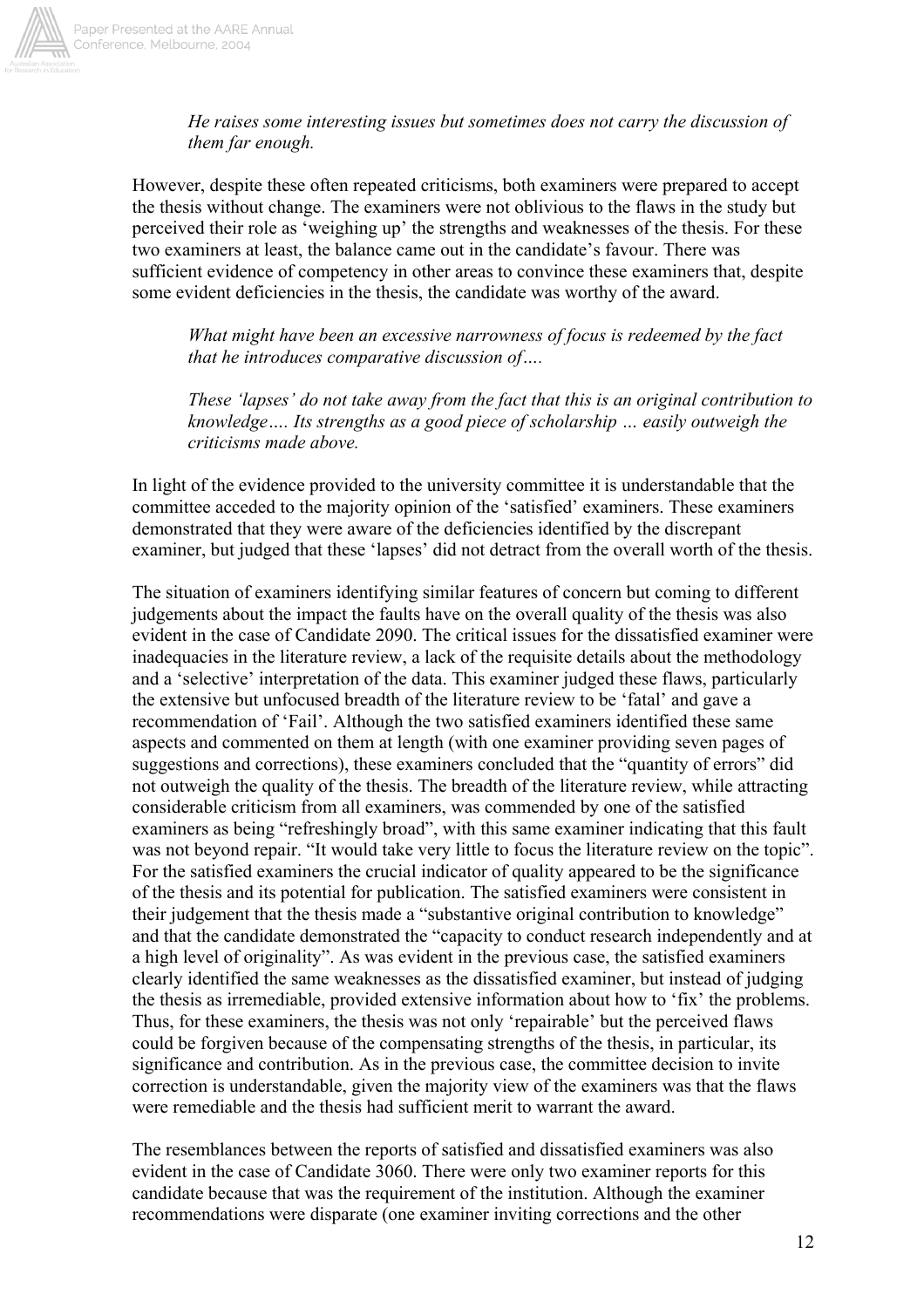

recommending Fail) again the report contents were remarkably similar. The critical issue for the dissatisfied examiner was that the study had failed to produce reliable data and therefore this examiner did not believe that the study had made a significant contribution, since the results could not be applied to "practical clinical problems". Despite providing a recommendation of 'Fail', this examiner commended the candidate for his "well conceived and original experimental approach to an important clinical problem" and for the "substantial critical thought" that was evident in the literature review, the presentation of the results and the discussion. This examiner also congratulated the candidate for addressing and acknowledging the limitations and shortcomings of the methodology. "The thesis is well written and the problems encountered are described in a forthright manner. This thesis provides a wealth of information on the problems that can be encountered with the methods and techniques employed". However, it appears that this examiner values the "product" of a research degree over the "process" of research training that doctoral study entails.

The satisfied examiner also had reservations about the methods employed and questioned why other experimental approaches were not attempted but did not regard the lack of conclusive findings as a major problem. For this examiner, the candidate's demonstrated capacity to conduct independent research, to devise an original experimental approach and to interpret the findings with a clear understanding of the limitations of the approach were sufficient to merit the award of a doctoral degree. Presumably the university committee concurred with the view that the process of research training is more important than the research results. Although, the committee decision to 'invite correction' appears to disregard the "Fail" recommendation of one examiner, the favourable remarks in the dissatisfied examiner's report about the design and conduct of the study actually corroborated the assessment of the satisfied examiner and are supportive of the committee's final decision.

The preceding analysis of examiner reports on theses for which there were major inconsistencies between the examiner recommendations, tends to refute the notion that in making their final determination, the university committee ignored the discrepant examiner's assessment. Although this appeared to be the case when considering the "ticked box" only, a close analysis of the examiners' written comments revealed that the majority of positive judgements as well as the concerns about perceived weaknesses were common in the reports of both the satisfied and dissatisfied examiners. Even in the most extreme cases, where one examiner gave a recommendation of Fail and another examiner was content to accept the thesis as submitted, there were remarkable similarities in the types of comments provided.

In both types of cases, including both the more harsh and the more lenient committee decisions, the written reports of the inconsistent examiners contained remarks that substantiated the majority judgement and the final decision taken by the committee. For the cases in which the committee was more harsh than at least one of the examiners, the reports of the satisfied examiners typically identified similar shortcomings as the reports of dissatisfied examiners. Although these comments were provided in the context of improving the thesis for publication, the committee nonetheless may interpret these comments as implied criticisms, especially when the same issues are nominated by other examiners as **requiring** amendment.

For the cases in which the committee was more lenient than at least one of the examiners, once again, both satisfied and dissatisfied examiners identified similar weaknesses. In these cases, however, the satisfied examiners typically dismissed the importance of the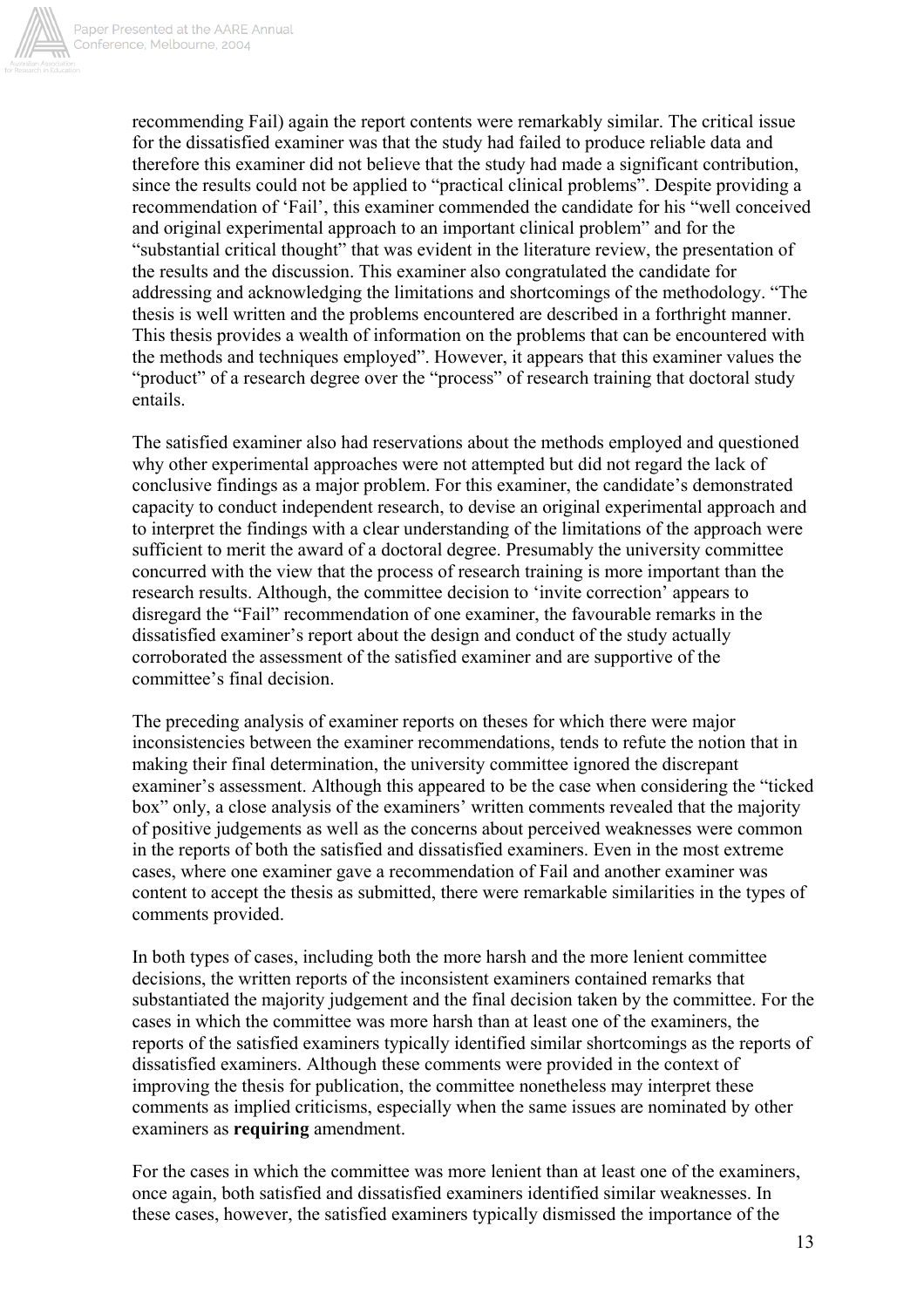

perceived inadequacies when weighed against the strengths of the thesis in other areas and typically the reports of the dissatisfied examiners contained as much positive comment as the reports of the satisfied examiners. Thus, the committee's decisions appear to be congruent with what examiners write in their reports and to be influenced more by the examiners' written remarks than by the box they ticked. As discussed in the previous analyses, in 11 of the 12 cases under investigation, the committee appeared to take heed of the written reports of **all** examiners. However, there was one exception.

## *An anomalous case*

The last section of this paper analyses one anomalous case in which the committee decision was not consistent with any of the examiner recommendations. This case provides an appropriate context in which to apply conceptual lenses around the notions of 'expert knowledge' and 'power'. These themes have been explored in previous analyses of the PhD examination reports (Holbrook et al. 2004a; Lovat 2004; Monfries & Lovat 2004) after Habermas (1972; 1974); Corson (1995). It is a fascinating exercise to make such application to the issue of the University Committee's deliberations on the basis of an apparent blanket dismissiveness of the examiners' reports.

The thesis in question (Candidate 2041) received three fairly scathing reports. Two reports recommended revision and re-submission, while the third report, even more damning in part, recommended a huge list of required corrections before acceptance. Yet, the University Committee's decision was the far lesser one of inviting corrections, essentially accepting the situation that the apparently flawed thesis might go into the Library uncorrected. This decision essentially waived as requirements all the essential corrections identified by the three examiners.

It is difficult to detect from the examiner reports any information that might have supported such a decision. There was the occasional positive text, identifying some of the contributions that the thesis would make to the field, but nothing so substantial that it could have outweighed the clear advice from all three examiners that the thesis, as it stood, was flawed in major ways and, for all three of the examiners, in ways that were beyond repair in its present form.

All three reports are intensive, together constituting 29 pages of single spaced 11 point font. Negative comment and corrections are embedded throughout, ranging from significant content error to major presentation flaws. Such comments include the following:

*This paragraph is incorrect* 

*It is not one of the factors at all* 

*This paragraph should be deleted* 

*The following references were not found in the bibliography* 

*… incorrect numbering of tables and confusion about the content* 

*This thesis is clearly unsuitable for awarding a PhD*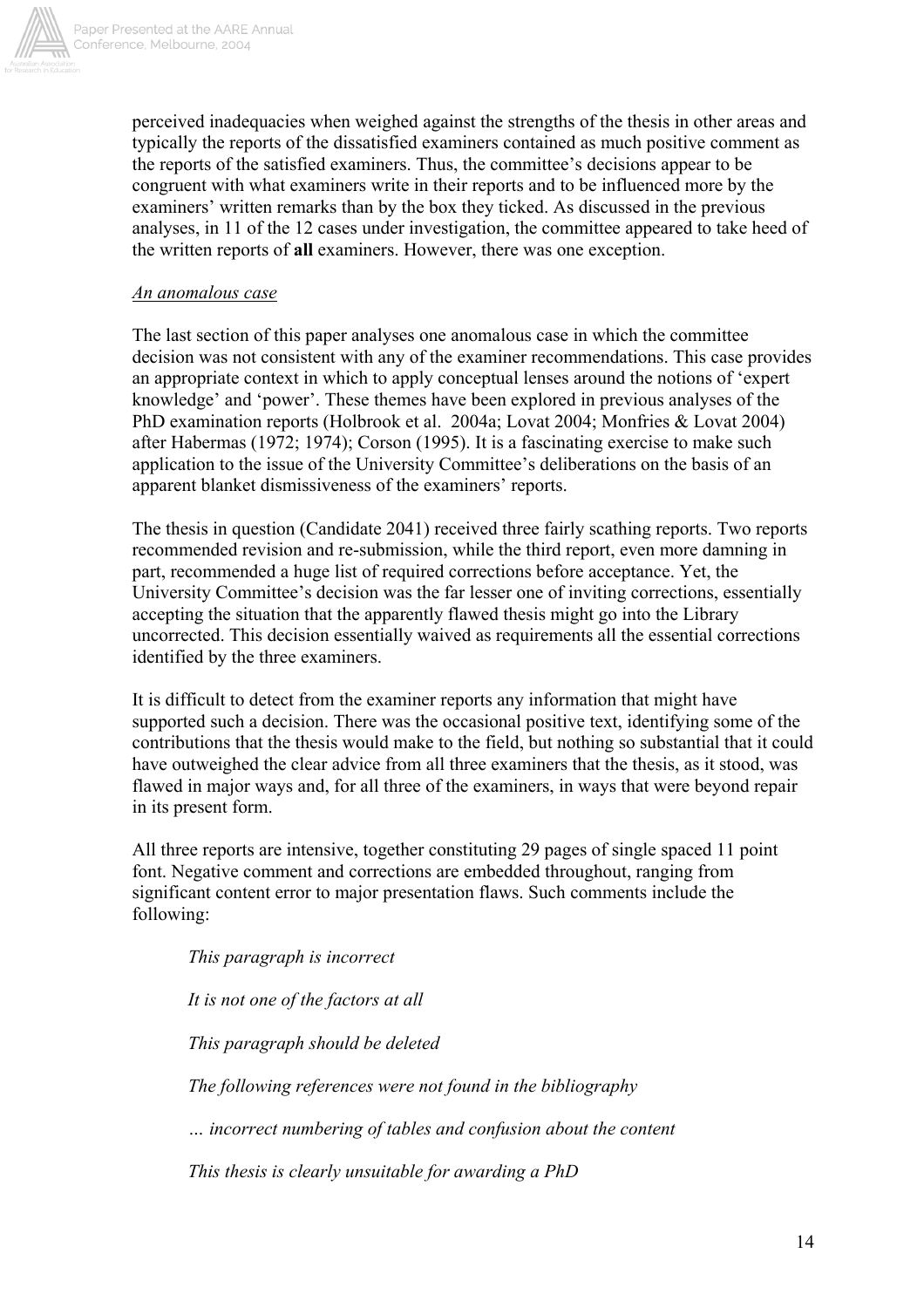

*The poor quality of presentation of the thesis means that X should be required to revise the thesis for re-examination*.

Following directly on from this last comment is a list of specific errors that runs for 4 pages, including almost 2 pages of references not found in the thesis.

It could be that the committee was aware of an exigency unknown to the examiners and, naturally, to the investigators of the PhD project. Even if so, the fact remains that a body of work purporting to be an original contribution to knowledge in the area was, according to the expert opinion of the examiners, fraught with content error and presentation flaws. The decision of the committee over-ruled this expert opinion and allowed the work to stand as an original contribution to knowledge in the area, without any requirement to correct or amend in any way the content errors and presentation flaws.

As suggested, there are numbers of comments from the examiners around redeeming qualities of the thesis, such that might have moved the committee to soften the majority recommendation around revision towards the minority recommendation that the candidate be required to make corrections. There is, however, no apparent justification for the degree of softening that occurred.

A case like this causes us to consider again notions of 'expert knowing' and 'power' in relation to the business of the doctorate and its examination. Assuming that there were not extenuating circumstances unknown to us and that this result occurred as a regular part of the process of final deliberation, could it be indicative of a disposition on the part of some University Committees that they possess an expertise about doctoral standards and quality that, if push comes to shove, has the capacity to superordinate the expertise even of the examiners? In this case, what role do the examiner reports truly play in the process of final adjudication?

In similar fashion, could there be a disposition in the University committee towards seizing and maintaining the power over the process, perhaps brought to the fore when this power is challenged? In the case at hand, the examiners not only criticized and challenged the quality of the thesis, but also made a number of references to the quality of the processes of the host institution. Comments of this type included from one examiner: "This reflects poorly on the University … ;" and from another examiner: "I strongly recommend that the University of X more closely scrutinize PhD theses sent for external examination to ensure that they at least contain minimal spelling and simple grammatical error." In the context of a competitive regime around expertise, power and power maintenance, is it possible that such direct criticism could have the effect of affronting a committee, in turn leading to a disposition towards defence of the thesis on the basis that, at the end of the day, the committee 'knows best'?

#### **Discussion and Conclusions**

It is not only PhD assessment practices that have been called into question in recent years, university assessment generally appears to be subject to many 'imponderables' (Elton 2004, p. 53). The qualities of 'graduateness' are proving as difficult to pin down as 'postgraduateness' and 'doctorateness'. This is not entirely surprising given the focus for assessment studies have tended to be school level achievement where the importance of good practice is perceived as very pressing (National research Council 2001). Those who have reached tertiary education are seen to be in a different league and so funding for large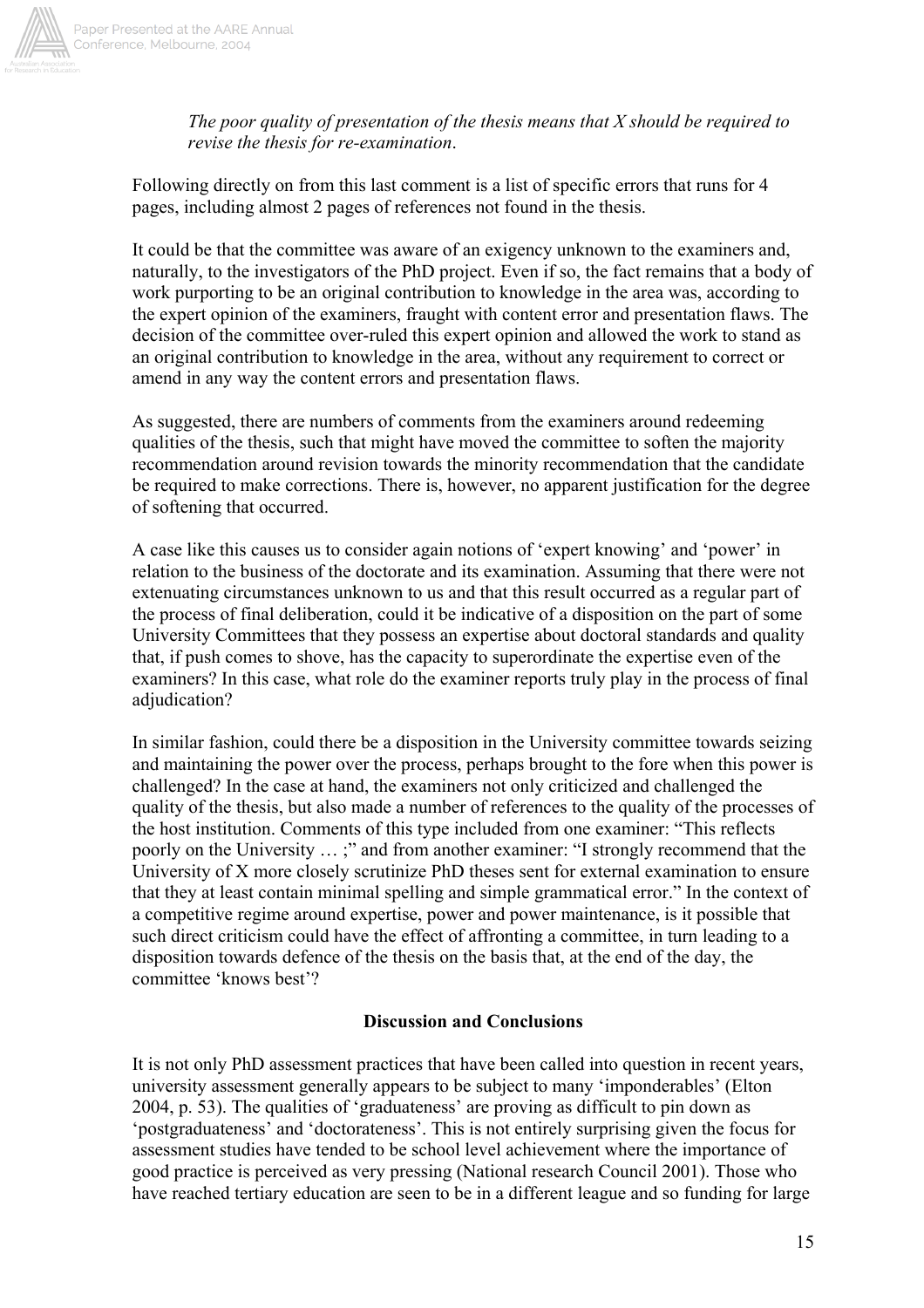

scale empirical studies is not easily achieved. In the current climate of Quality Assurance, however, the state of affairs in higher education has been thrown into sharper relief.

In the doctoral degree at least, to affix thesis assessment too hard to specific criteria, may eventuate in the loss of some very important qualities, possibly those linked to higher order thinking. Supervisors and examiners utilise language that indicates that they can both 'feel' and articulate when a thesis demonstrates the appropriate combination of properties (Mullins & Kiley 2002; Cantwell & Scevak 2004).

The assessment discourse of examiners suggests they share the same expectations about thesis quality and there are processes in place (e.g., the reading of reports by committee) that ensure these understandings are equated in terms of judgements. The lack of clear standards under these circumstances may be more frustrating to those outside the community than actually indicative of poor processes or variable standards. The cases presented in this study suggest a high degree of consensus about substantive issues of quality.

This paper focussed on 'consistency' in examination process. In summary, the distribution of examiner recommendations and committee decisions for the 12 theses with discrepancies were explored by means of an approach that combined text analysis, text counts, and correlation analyses. It is notable that there were only 12 theses with significant discrepancies in recommendation in 401 candidate cases. With one exception the language of examiners was synchronous with the outcome, whereas their recommendations were not. The committee that adjudicated on the differences, drew on the comments over the discrepant recommendations and the official outcome indicated this. The one exception is inexplicable and is by its very nature one of those that goes to reinforce the 'myth' that the process is wholly at fault, whereas the 11 other cases, and the many more that are not 'discrepant', suggest the multiple reporting mechanism proves to be extremely robust in facilitating the achievement of equitable outcomes. The one case in 401 that does seem inexplicable perhaps should not be asked to carry too much weight in the debate about examiner consistency.

It remains, however, that similar issues, concerns and evaluations noted by examiners in their comments on theses sometimes lead to discrepant recommendations – in this case in just 3 per cent of cases. It may be that the recommendation framework commonly used in Australia is at the basis of this 'problem'. What we are coming to know about the criteria PhD examiners consistently apply could be used to modify or add to the framework. At least one of the outcomes of our work applying examiner commentary to notions of thesis quality would desirably be a set of stable indicators that allows the academic community and others to distinguish clearly between theses of threshold quality and those of higher and the highest quality.

#### **References**

- Bourke, S., Hattie, J. & Anderson, L. (2004). Predicting examiner recommendation on PhD theses. Paper presented at the EARLI, Higher Education Conference, Stockholm, July.
- Bourke, S., Scevak, J. & Cantwell, R. (2001). Ph. D. examination and examiner characteristics. Paper in a symposium, Frontiers in Research Training: Evaluating Ph. D. examination and supervision, at the Annual Conference of the Australian Association for Research in Education, Fremantle. Published on the internet at http://www.aare.edu.au/01pap/BOU01588.pdf
- Cantwell , R. & Scevak J.(2004). Discrepancies between the 'ideal' and 'passable' doctorate: Supervisor thinking on doctoral standards, Full refereed paper presented at the Annual conference of the AARE, 28 November-3 December.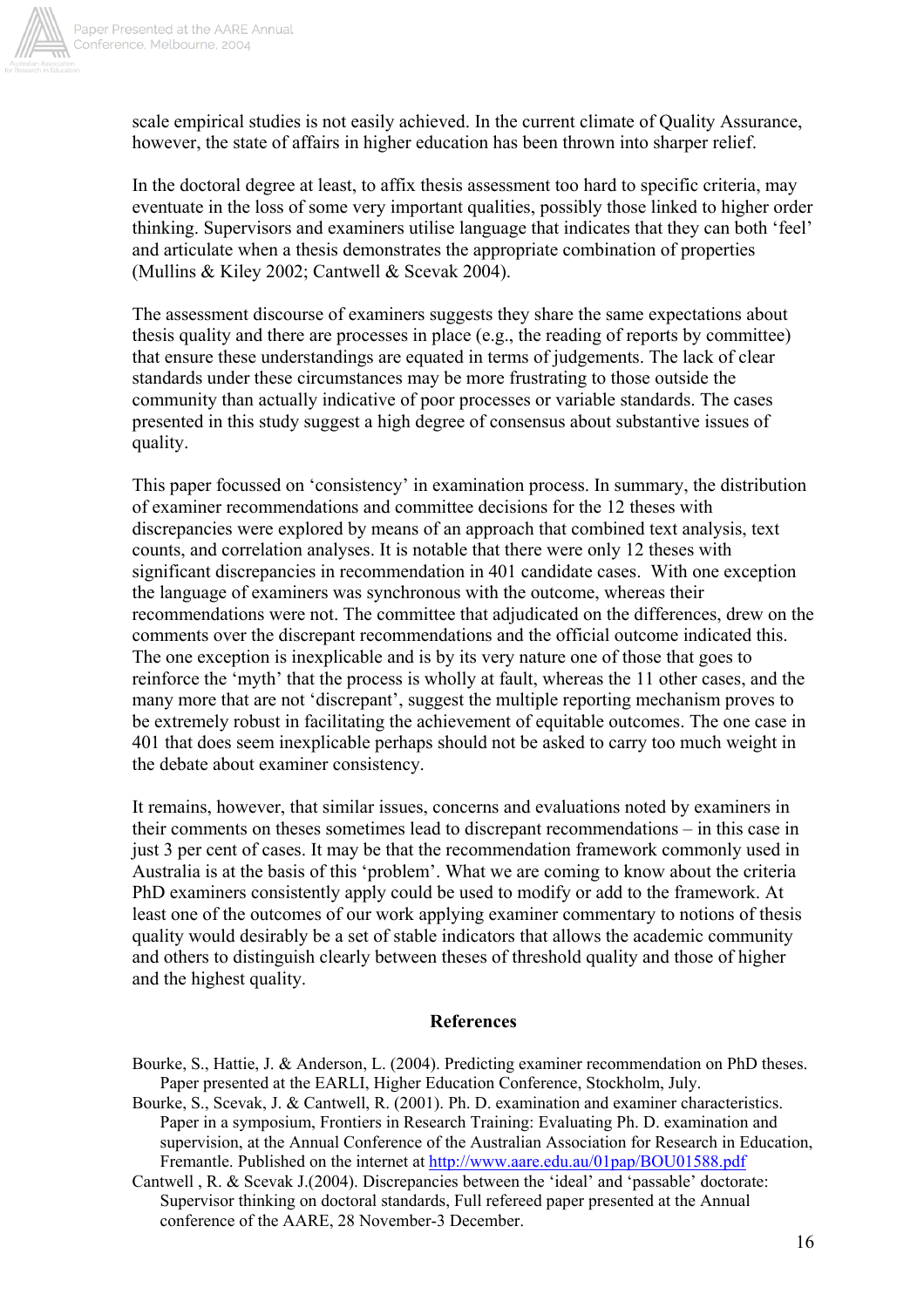

- Cryer, P. & Mertens, P. (2003). The PhD examination: support and training for supervisors and examiners. *Quality Assurance in Education, 11* (2), pp.92-99.
- Denicolo, P. (2003). Assessing the PhD: A constructive view of criteria. *Quality Assurance in Education, 11* (2), 84-91.
- Elton, L. (2004). A Challenge to established assessment practice. *Higher Education Quarterley*, 58(1), 43-62
- Gilbert, R. (2004). A framework for evaluating the doctoral curriculum. *Assessment & Evaluation in Higher Education*, *29* (3), 299-309.
- Grabbe, L.L. (2003). The trials of being a PhD external examiner. *Quality Assurance in Education, 11* (2), 128-133.
- Habermas, J. (1972). *Knowledge and human interests*. (Tr. J. Shapiro). London: Heinemann.
- Habermas, J. (1974). *Theory and practice.* (Tr. J. Viertal). London: Heinemann.
- Hansford, B.C. & Maxwell, T.W. (1993). A masters degree program: structural components and examiners' comments. *Higher Education Research and Development*, *12* (2), 171-187.
- Hartley, J. & Fox, C. (2002). The viva experience: examining the examiners. *Higher Education Review*, 35 (1), 24-30.
- Holbrook, A. & Bourke, S. (2004). An investigation of PhD examination outcome in Australia using a mixed method approach. *Australian Journal of Educational & Developmental Psychology*, *4*, -109.
- Holbrook, A., Bourke, S., Lovat, T. & Dally, K. (2004a). PhD Theses at the Margin: Examiner Comment on re-examined theses, *Melbourne Studies in Education*, *45* (1) May, pp. 89-115.
- Holbrook, A., Bourke, S., Lovat, T. & Dally, K. (2004b). Qualities and characteristics in the written reports of doctoral thesis examiners. Australian *Journal of Educational & Developmental Psychology*, *4*, 110-129.
- Holbrook, A. Dally, K., Cantwell, R., Scevak, J., Bourke S. & Lovat T. (2003) Doctoral examiners as supervisors. Presentation and Proceedings of the 2003 HERDSA conference, Christchurch NZ, 6-9 July, http://surveys.canterbury.ac.nz/herdsa03/pdfsnon/N1083.pdf.
- Jackson C. & Tinkler, P. (2000). The PhD examination: An exercise in community-building and gatekeeping, in Ian McNay (ed.) *Higher Education and its Communities*. (pp. 38-50). Buckingham: Society for Research in Higher Education and Open University Press.
- Jackson, C. & Tinkler, P. (2001). Back to basics: a consideration of the purposes of the Ph. D. *Assessment & Evaluation in Higher Education, 26* (4), 355-366.
- Johnston, S. (1997). Examining the examiners: an analysis of examiners' report on doctoral thesis. *Studies in Higher Education*, *22* (3), 333-347.
- Kamler, B. & Threadgold, T. (1997). Which thesis did you read?, in Z. Golebiowski (ed) *Policy and Practice of Tertiary Literacy*. Selected Proceedings of the First National Conference of Tertiary literacy: Research and Practice. (pp. 42-58). Melbourne: Victoria University of Technology.
- Lawson, A., Marsh, H., & Tansley, T. (2003). Examining the examiners. *Australian Universities Review*, *46* (1), 32-36.
- Lovat, T. (2004). 'Ways of Knowing' in doctoral examination: how examiners position themselves in relation to the doctoral candidate. *Australian Journal of Educational & Developmental Psychology*, *4*, 130-136.
- Monfries, M. & Lovat, T. (2004). Power discourse in PhD examination reports: A crossdisciplinary analysis. Paper LOV041000 presented at the Annual Conference of the AARE, Melbourne, 28 November – 2 December.
- Mullins, G. & Kiley, M. (2002). 'It's a Ph. D., not a Nobel Prize': how experienced examiners assess research theses. *Studies in Higher Education*, *27* (4), 369-386.
- Morley, L., Leonard, D. & David, M. (2002). Variations in Vivas: quality and equality in British PhD assessments. *Studies in Higher Education*, *27* (3), 263-272.
- National Research Council (2001). *Knowing what Students Know:* The Science and Design of Educational Assessment, Washington: National Academy Press.
- Pearson, M. (1999). The changing environment for doctoral education in Australia: implications for quality management, improvement and innovation. *Higher Education Research & Development*, *18* (3), 269-287.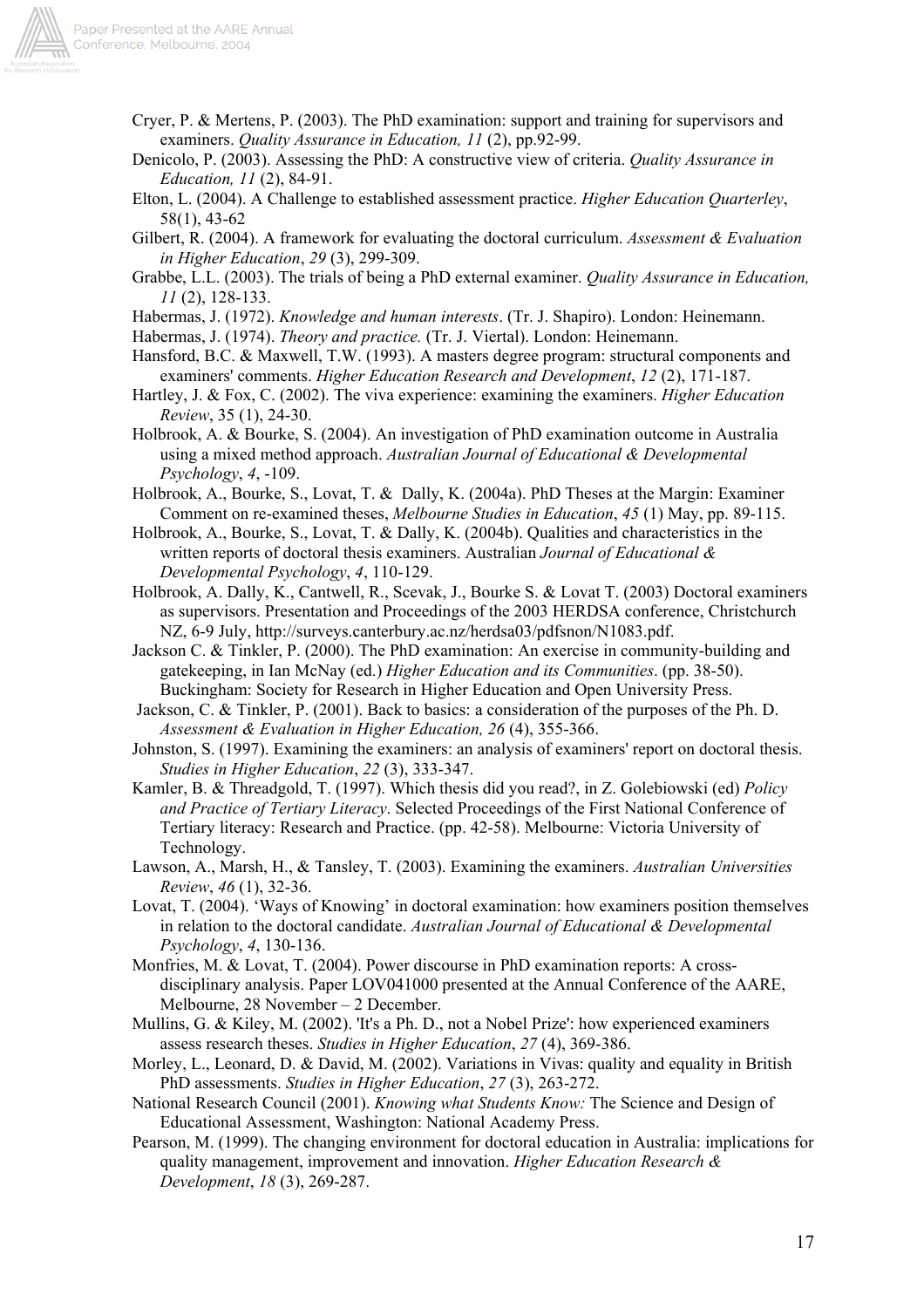

- Pitkethly, A. & Prosser, M. (1995). Examiners' comments on the international context of Ph. D. theses. In C. McNaught & K. Beattie (eds) *Research into Higher Education: Dilemmas, Directions and Diversion* (pp.129-36). Melbourne: HERDSA.
- Powell, S. & McCauley, C. (2002). Research degree examining common principles and divergent practices. *Quality Assurance in Education*, *10* (2), 104-15
- Powell, S. & McCauley, C. (2003). The process of examining research degrees: some issues of quality. *Quality Assurance in Education, 11* (2), 73-83.
- Quality Assurance Agency for Higher Education (2001). The *National Qualifications Framework*. The National Committee of Enquiry into Higher Education.
- Remenyi, D. & Money, A. (2002) When is a doctorate dissertation ready for submission? *Irish Journal of Management 23* (2) p.111.
- Shaw, M. & Green, D. (2002). Benchmarking the Ph. D. a tentative beginning. *Quality Assurance in Education*, *10* (2), 116-124.
- Sloboda, J. A & Newstead, S. E. (1997). Guidelines for examiners: An evaluation of impact. *The Psychologist*, September, 407-10.
- Tinkler, P. & Jackson, C. (2000). Examining the Doctorate: institutional policy and the Ph. D. examination process in Britain. *Studies in Higher Education*, *25* (2), 67-180.
- Tinkler, P. & Jackson, C. (2004). *The Doctoral Examination Process: A Handbook for Students, Examiners and Supervisors*. Berkshire England: Society for Research into Higher Education and 0pen University Press.
- Trafford , V. (2003), Questions in doctoral vivas: views from the Inside. *Quality Assurance in Education*, *11* (2), 113-21.
- Wisker, G., Robinson, G., Trafford, V., Warnes, M. & Creighton, E. (2003). From Supervisory Dialogues to successful PhDs: strategies supporting and enabling the learning conversations of staff and students at postgraduate level. Teaching in Higher Education, *8* (3), 383-97.